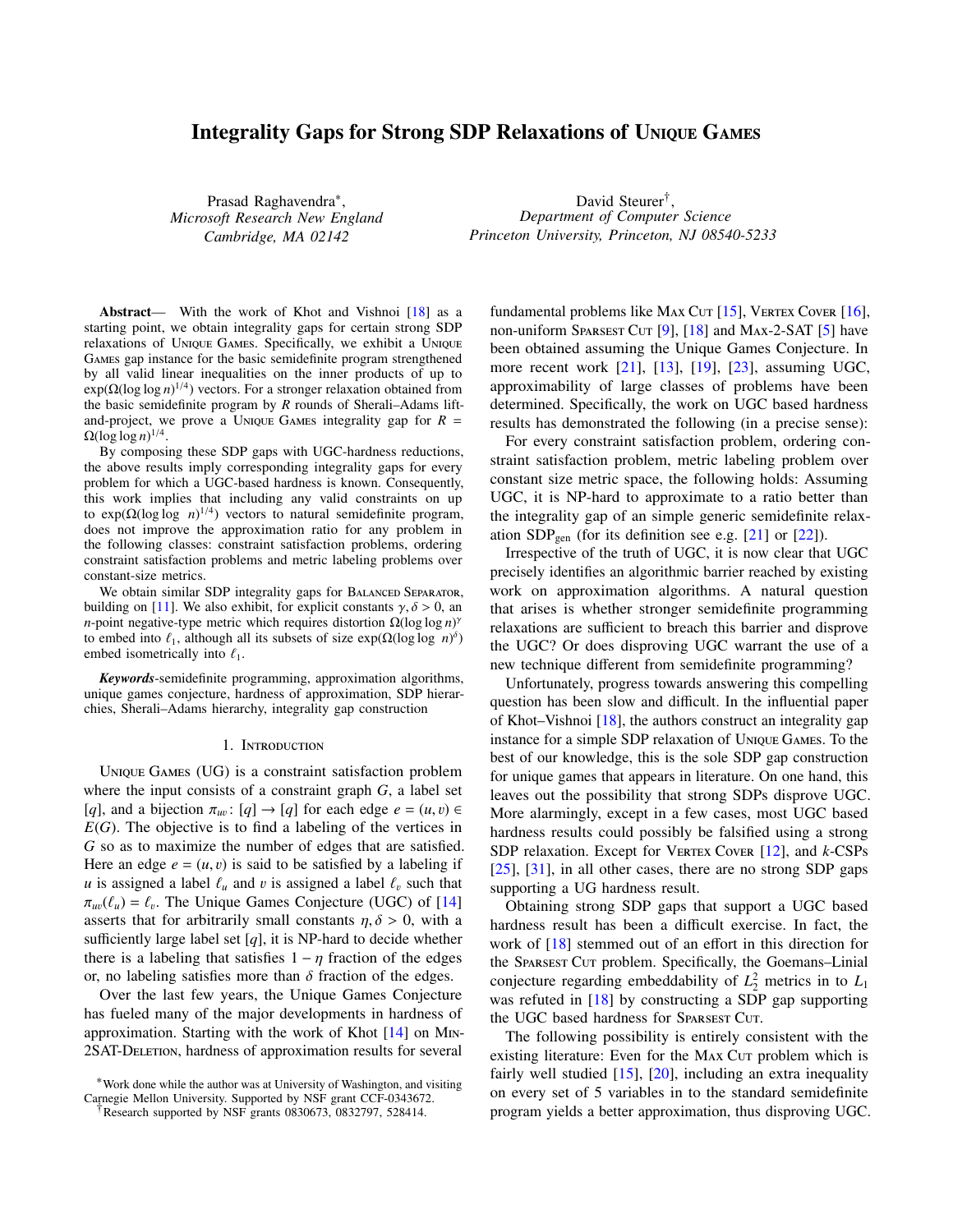## *1.1. Results*

Our main result is an integrality gap for certain strong SDP relaxations of UNIQUE GAMES. We consider two hierarchies of SDP relaxations denoted by  $\{LH_R\}_{R\in\mathbb{N}}$  and  $\{SA_R\}_{R\in\mathbb{N}}$ . The  $R<sup>th</sup>$  level relaxation  $LH_R$  consists of the following: 1) SDP vectors for every vertex of the unique game, 2) All valid constraints on vectors corresponding to at most *R* vertices. Equivalently, the  $LH_R$  relaxation consists of SDP vectors and local distributions  $\mu_S$  over integral assignments to sets *S* of at most *R* variables, such that the second moments of local distributions  $\mu_S$  match the corresponding inner products of SDP vectors.

The  $SA<sub>R</sub>$  relaxation is a strengthening of  $LH<sub>R</sub>$  with the additional constraint that for two sets *<sup>S</sup>*, *<sup>T</sup>* of size at most *<sup>R</sup>*, the corresponding local distribution over integral assignments  $\mu_S$ ,  $\mu_T$  must have the same marginal distribution over *S* ∩ *T*. The SA<sub>R</sub> relaxation corresponds to simple SDP relaxation strengthened by *R th* round of Sherali-Adams hierarchy [\[28\]](#page-10-15). Let  $LH_R(\Upsilon)$  and  $SA_R(\Upsilon)$  denote the optimum value of the corresponding SDP relaxations on the instance Υ. Further, let opt(Υ) denote the value of the optimum labeling for Υ. For the LH and SA hierarchies, we show:

<span id="page-1-0"></span>*Theorem 1.1:* For all constants  $\eta$ ,  $\delta > 0$ , there exists a UNIQUE GAMES instance  $\Upsilon$  on *N* vertices such that  $LH_R(\Upsilon) \geq$  $1 - \eta$  and opt( $\Upsilon$ )  $\leq \delta$  for  $R = \Omega(\exp((\log \log N)^{1/4}))$ .<br>Theorem 1.2: For all constants  $n, \delta > 0$  there

<span id="page-1-1"></span>*Theorem 1.2:* For all constants  $\eta$ ,  $\delta > 0$ , there exists a Unique games instance  $\Upsilon$  on *N* vertices such that  $SA_R(\Upsilon) \geq$ 1 − η and opt(Υ)  $\leq \delta$  for *R* = Ω((log log *N*)<sup>1/4</sup>).<br>Demonstrated for the first time in [18]

Demonstrated for the first time in [\[18\]](#page-10-0), and used in numerous later works [\[8\]](#page-10-16), [\[27\]](#page-10-17), [\[31\]](#page-10-13), [\[21\]](#page-10-6), [\[13\]](#page-10-7), [\[19\]](#page-10-8), it is by now well known that integrality gaps can be composed with hardness reductions. In particular, given a reduction Φ from unique games to a certain problem  $\Lambda$ , on starting the reduction with a integrality gap instance Υ for unique games, the resulting instance  $\Phi(\Upsilon)$  is a corresponding integrality gap for Λ. Composing the integrality gap instance for LH*<sup>R</sup>* or  $SA<sub>R</sub>$  relaxation of unique games, along with UG reductions in [\[15\]](#page-10-3), [\[5\]](#page-9-0), [\[21\]](#page-10-6), [\[13\]](#page-10-7), [\[19\]](#page-10-8), [\[23\]](#page-10-9), one can obtain integrality gaps for  $LH_R$  and  $SA_R$  relaxations of several combinatorial optimization problems. For the sake of succinctness, we will state the following general theorem:

*Theorem 1.3:* Let Λ denote a problem in one of the following classes:

- GENERALIZED CONSTRAINT SATISFACTION PROBLEM: a generalization of CSPs permitting bounded payoff functions (positive or negative), instead of predicates [\[21,](#page-10-6) Definition 3.1]
- ORDERING CONSTRAINT SATISFACTION PROBLEM: a class of problems containing MAXIMUM ACYCLIC SUBGRAPH, BETWEENNESS  $[10]$ , with predicates/bounded payoff functions on orderings of elements.

Let  $SDP<sub>gen</sub>$  denote the SDP relaxation that yields the optimal approximation ratio for Λ under UGC. Then the following holds: Given an instance  $\Upsilon$  of the problem  $\Lambda$ , with  $SDP<sub>gen</sub>(\Upsilon) \geq c$  and opt( $\Upsilon$ )  $\leq s$ , for every constant  $\eta > 0$ , there exists an instance  $\Upsilon_{\eta}$  over *N* variables such that

- $L H_R(T_n) \ge c \eta$  and opt( $\Upsilon_n$ ) ≤ *s* + η for *R* =  $\Omega_{\eta}(\exp((\log \log N)^{1/4})),$
- $-$  SA<sub>R</sub>(Y<sub>η</sub>) ≥ *c* − η and opt(Y<sub>η</sub>) ≤ *s* + η for *R* =  $\Omega_{\eta}((\log \log N)^{1/4}).$

The classes of problems for which the above result holds include MAX CUT  $[15]$ , MAX 2-SAT  $[5]$ , GROTHENDIECK PROB-LEM  $[23]$   $k$ -WAY CUT  $[19]$  and MAXIMUM ACYCLIC SUBGRAPH  $[13]$ . Notable exceptions that do not directly fall under this framework (but are still UG-hard) are VERTEX CovER and SPARSEST CUT.

Reductions from UNIQUE GAMES to SPARSEST CUT have been exhibited in [\[18\]](#page-10-0) and [\[9\]](#page-10-5). With the integrality gap for LH*<sup>R</sup>* relaxation of UNIQUE GAMES (Theorem  $1.1$ ), these reductions imply a corresponding  $LH_R$  integrality gap for SPARSEST CUT. Viewed as a metric space, the SDP vectors of the integrality gap instance yield the following result,

*Theorem 1.4:* For some absolute constants  $\gamma$ ,  $\delta > 0$ , there exists an *N*-point  $L_2^2$  metric that requires distortion at least  $\Omega(\log \log N)^{\delta}$  to embed in to  $L_1$ , while every set of size at most *O*(exp((log log *N*) γ )) embeds isometrically in to *L*1.

The UNIFORM SPARSEST CUT problem is among the many important problems for which no reduction from U GAMES is known. In  $[11]$ , the techniques of  $[18]$  were extended to obtain an integrality gap for UNIFORM SPARSEST Cur for the SDP with triangle inequalities. Roughly speaking, the SDP gap construction in  $[11]$  consists of the hypercube with its vertices identified by certain symmetries such as cyclic shift of the coordinates. Using a similar construction, we obtain the following SDP integrality gap for the B SEPARATOR problem,

*Theorem 1.5:* For some absolute constants  $\gamma$ ,  $\delta$  > 0, there exists an instance  $G$  on  $N$  vertices of BALANCED SEPARATOR such that the ratio opt(*G*)/LH<sub>*R*</sub>(*G*)  $\ge \Omega(\log \log N)^{\delta}$  for *R* =  $\Omega(\log \log N)^{\gamma}$  $O(\log \log N)^{\gamma}$ .

### *1.2. Related Work*

<span id="page-1-2"></span>Considerable progress has been made in understanding the limits of linear programming hierarchies [\[2\]](#page-9-1), [\[3\]](#page-9-2), [\[29\]](#page-10-19), [\[27\]](#page-10-17), [\[8\]](#page-10-16). Lower bound results of this nature are fewer in the case of semidefinite programs. A  $\Omega(n)$ -round lower bound for proving unsatisfiability of random 3-SAT formulae was obtained for the Lovász–Schrijver SDP hierarchy  $(LS_+)$  in [\[6\]](#page-10-20), [\[1\]](#page-9-3). In turn, this lower bound leads to  $Ω(n)$ -round  $LS_+$  integrality gaps for problems like SET COVER, HYPERGRAPH VERTEX COVER, where a matching NP-hardness result is known. Similarly, the 7/6-integrality gap for  $\Omega(n)$  rounds of LS<sub>+</sub> in [\[26\]](#page-10-21) falls in a regime where a matching NP-hardness result is known. A significant exception is the result of Georgiou et al.  $[12]$  that exhibited a 2 –  $\varepsilon$ -integrality gap for  $\Omega(\sqrt{\log n / \log \log n})$  rounds<br>of LS, bierarchy In a beautiful work, Schoenebeck [25] of  $LS_+$  hierarchy. In a beautiful work, Schoenebeck  $[25]$ exhibited integrality gaps for RANDOM 3-SAT in the Lasserre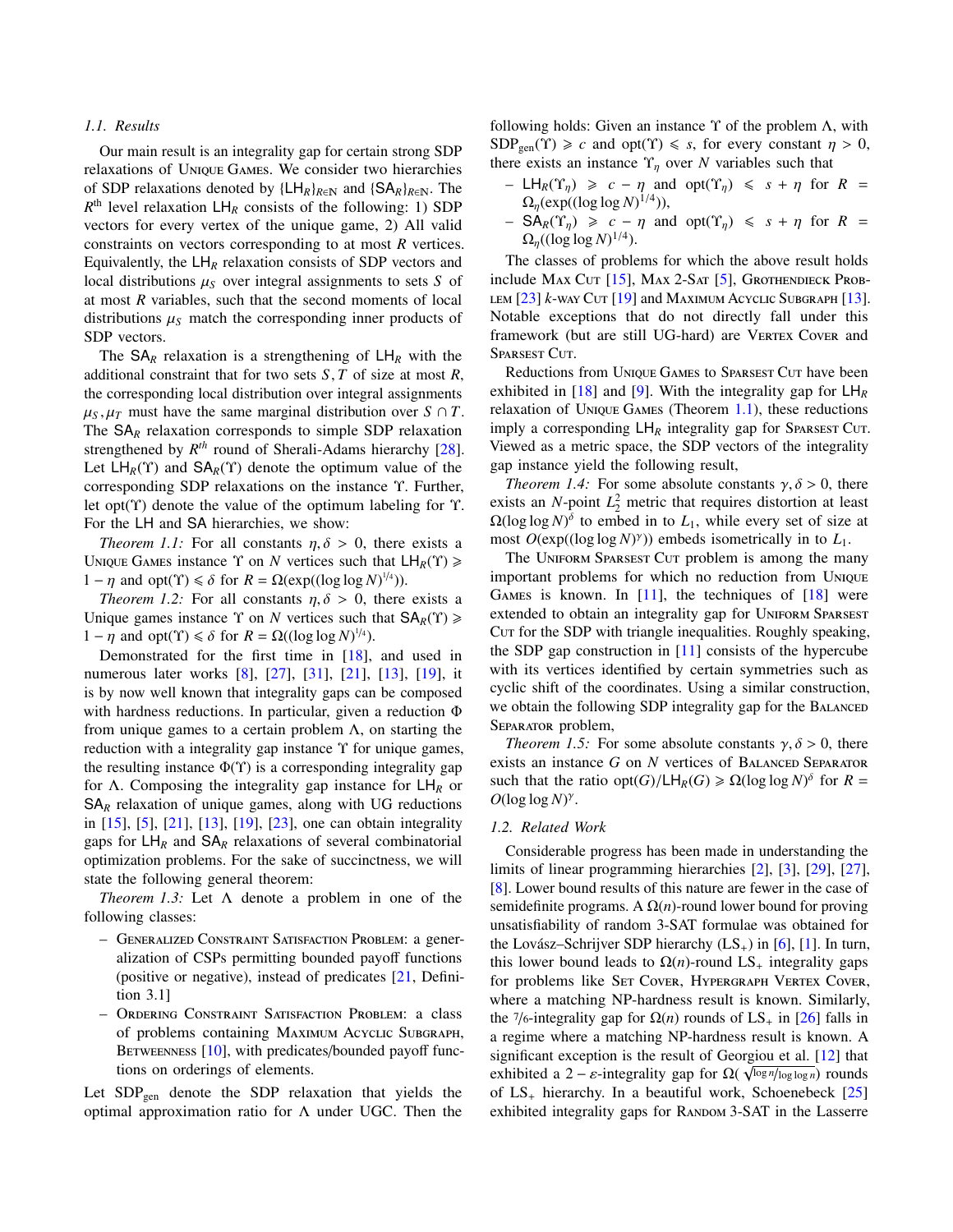SDP hierarchy. Building on this result, Tulsiani [\[31\]](#page-10-13) obtained an  $\Omega(n)$ -round integrality gap matching the corresponding UG hardness for *k*-CSP [\[24\]](#page-10-22).

Independent of our work, Khot and Saket [\[17\]](#page-10-23) obtained integrality gap constructions for the M<sub>AX</sub> C<sub>UT</sub> and the SPARSEST CUT problems against the  $SA<sub>R</sub>$  hierarchy. While the integrality gap instances in [\[17\]](#page-10-23) are nearly identical to the corresponding ones in this work, the SDP solutions are considerably different. In particular, this work develops additional technical machinery to obtain SDP gaps for U GAMES, which in turn yields gaps for a large array of other problems.

## *1.3. Overview of the Technique*

In this section, we will present a brief overview of our techniques and a road map for the rest of the paper.

The overall strategy in this work to construct SDP integrality gaps is along the lines of Khot–Vishnoi [\[18\]](#page-10-0). Let us suppose we wish to construct an SDP integrality gap for a problem  $\Lambda$  (say MAX CUT). Let  $\Phi_{\Lambda}$  be a reduction from UNIQUE GAMES to the problem  $\Lambda$ . The idea is to start from an SDP integrality gap  $\Upsilon$  for UNIQUE GAMES, and then execute the reduction  $\Phi_{\Lambda}$  on the instance  $\Upsilon$ , to obtain the SDP gap instance  $\Phi_{\Lambda}(\Upsilon)$ . Surprisingly, as demonstrated in [\[18\]](#page-10-0), the SDP vector solution for Υ can be transformed through the reduction to obtain the SDP solution for  $\Phi_{\Lambda}(\Upsilon)$ .

Although this technique has been used extensively in numerous works [\[8\]](#page-10-16), [\[27\]](#page-10-17), [\[31\]](#page-10-13), [\[21\]](#page-10-6), [\[13\]](#page-10-7), [\[19\]](#page-10-8) since [\[18\]](#page-10-0), there is a crucial distinction between [\[18\]](#page-10-0) and later works. In all other works, starting with an SDP gap Υ for UNIQUE GAMES, one obtains an integrality gap for an SDP relaxation that is no stronger. For instance, starting with a integrality gap for 10-rounds of a SDP hierarchy, the resulting SDP gap instance satisfies at most 10 rounds of the same hierarchy.

The surprising aspect of [\[18\]](#page-10-0), is that it harnesses the UG reduction  $\Phi_{\Lambda}$  to obtain an integrality gap for a "stronger" SDP relaxation than the one which it stared with. Specifically, starting with an integrality gap Υ for a simple SDP relaxation of UNIQUE GAMES,  $[18]$  obtain an SDP gap for MAX Cut which obeys all valid constraints on 3 variables. The proof of this fact (the triangle inequality) is perhaps the most technical and least understood aspect about  $[18]$ . One of the main contributions of this work is to conceptualize and simplify this aspect of  $[18]$ . Armed with the understanding of  $[18]$ , we then develop the requisite machinery to extend it to a strong SDP integrality gap for UNIQUE GAMES.

To obtain strong SDP gaps for UNIQUE GAMES, we will apply the above strategy on a reduction from UNIQUE GAMES to E2Lin<sub>q</sub> due to Khot et al. [\[15\]](#page-10-3). Note that E2Lin<sub>q</sub> is a special case of UNIQUE GAMES. In this article, an integrality gap instance for the basic semidefinite program of U GAMES, will be referred to as a *weak gap instance* (see Definition [3.1\)](#page-5-0). Formally, we show the following reduction from a weak gap instance for UNIQUE GAMES over a large <span id="page-2-1"></span>alphabet to an integrality gap for a strong SDP relaxation of E2Lin*q*.

*Theorem 1.6:* For a prime *q* and  $\gamma > 0$ , let  $\Phi_{\gamma,q}$  denote the reduction from UNIQUE GAMES to  $E2Lin_q$  with completeness 1 – γ. Let  $\Upsilon$  be a weak  $(1 - \eta, \delta)$ -gap instance of UNIQUE GAMES. Then, for every  $q$  of order unity, there exists an SDP solution for the E2Lin<sub>q</sub> instance  $\Phi_{\gamma,q}(\Upsilon)$  such that

- the SDP solution is feasible for  $LH_R$  for  $R = 2^{O(1/\eta^{1/4})}$
- , – the SDP solution is feasible for  $SA_R$  for  $R = O(\eta^{1/4})$ ,<br>– the SDP solution has value  $1 - \gamma = \rho \epsilon(1)$  for  $\Phi(\gamma)$ .
- the SDP solution has value  $1 \gamma o_{n,δ}(1)$  for  $\Phi_{\gamma,q}(γ)$ .

In particular, the E2Lin<sub>q</sub> instance  $\Phi_{\gamma,q}(Y)$  is a  $(1 - \gamma$  $o_{\eta,\delta}(1), q^{-\eta/2} + o_{\eta,\delta}(1)$ )) integrality gap instance for the relaxation  $H_+$  for  $R = 2^{\Omega(1/\eta^{1/4})}$  Eurther  $\Phi_+$  (Y) is a relaxation LH<sub>R</sub> for  $R = 2^{\Omega(1/\eta^{1/4})}$ . Further,  $\Phi_{\gamma,q}(Y)$  is a  $(1 - \gamma - o_{\eta,\delta}(1), q^{-\eta/2} + o_{\eta,\delta}(1))$  integrality gap instance for<br>the relaxation  $S \mathbf{A}_{\text{D}}$  for  $\mathbf{R} = O(1/n^{1/4})$ the relaxation  $SA_R$  for  $R = \Omega(1/\eta^{1/4})$ .<br>Combining the weak gap for UNIO

Combining the weak gap for UNIQUE GAMES constructed in [\[18\]](#page-10-0), with the above theorem yields Theorem [1.1](#page-1-0) and Theorem [1.2.](#page-1-1) As already pointed out, by now it is fairly straightforward to translate an *R*-round integrality gap for UNIQUE GAMES to an *R*-round integrality gap for other problems (using known UG-hardness reductions). Hence, Theorem [1.3](#page-1-2) is a consequence of Theorem [1.1](#page-1-0) and Theorem [1.2.](#page-1-1)

<span id="page-2-0"></span>*1.3.1. Example of MAX Cut:* For the sake of exposition, we will describe how our techniques can be used to construct an SDP integrality gap for MAX CUT. Extending the approach to obtain UNIQUE GAMES integrality gap mentioned above, requires additional ideas such as tensoring for  $\mathbb{F}_q$ -vectors, and a more involved construction of SDP vectors.

Let  $\Upsilon$  be a (weak) SDP integrality gap instance for UNIQUE GAMES with alphabet  $[n]$  (e.g., the one in  $[18]$ ). We obtain a MAX CUT instance  $G$  from  $\Upsilon$  by executing the UG hardness reduction for MAX Cur in  $[15]$ . Suppose the reduction has completeness *c* and soundness *s* (with  $c/s = 0.878$ , say). We claim that this M<sub>AX</sub> C<sub>UT</sub> instance *G* is essentially a  $(c, s)$ integrality gap for a strong SDP relaxation of MAX CUT. The challenge is to exhibit a strong SDP solution of value roughly *c*. We start from an optimal SDP solution B for Υ. This SDP solution consists of "clouds"  $B \in \mathcal{B}$  of *n* orthonormal vector. Each cloud in  $B$  corresponds to a vertex in  $\Upsilon$  and each vector in the cloud corresponds to a label for that vertex. The clouds satisfy the following properties (see [§3](#page-5-1) for further justification of these properties):

*1.) Matching Property:* For every two clouds  $A, B \in \mathcal{B}$ , there exists a matching  $\pi_{B \leftarrow A}: A \rightarrow B$  along which the inner product of vectors between *A* and *B* is maximized. Specifically, if  $\rho(A, B) := \max_{a \in A, b \in B} \langle a, b \rangle$ , then for each vector *a* in *A*, we have  $\langle a, \pi_{B \leftarrow A}(a) \rangle = \rho(A, B)$ . It is not hard to see that this matching is unique if  $\rho(A, B)^2 > 1/2$  (using orthonormality) orthonormality).

*2.) Integrality Property:* The vectors in the SDP solution B are normalized  $\{\pm 1\}$ -vectors. Specifically,  $\bigcup \mathcal{B} \subseteq$ { 1/  $\sqrt{d}$ , −<sup>1</sup>/ $\sqrt{d}$ }<sup>*d*</sup> for some *d* ∈ **N**.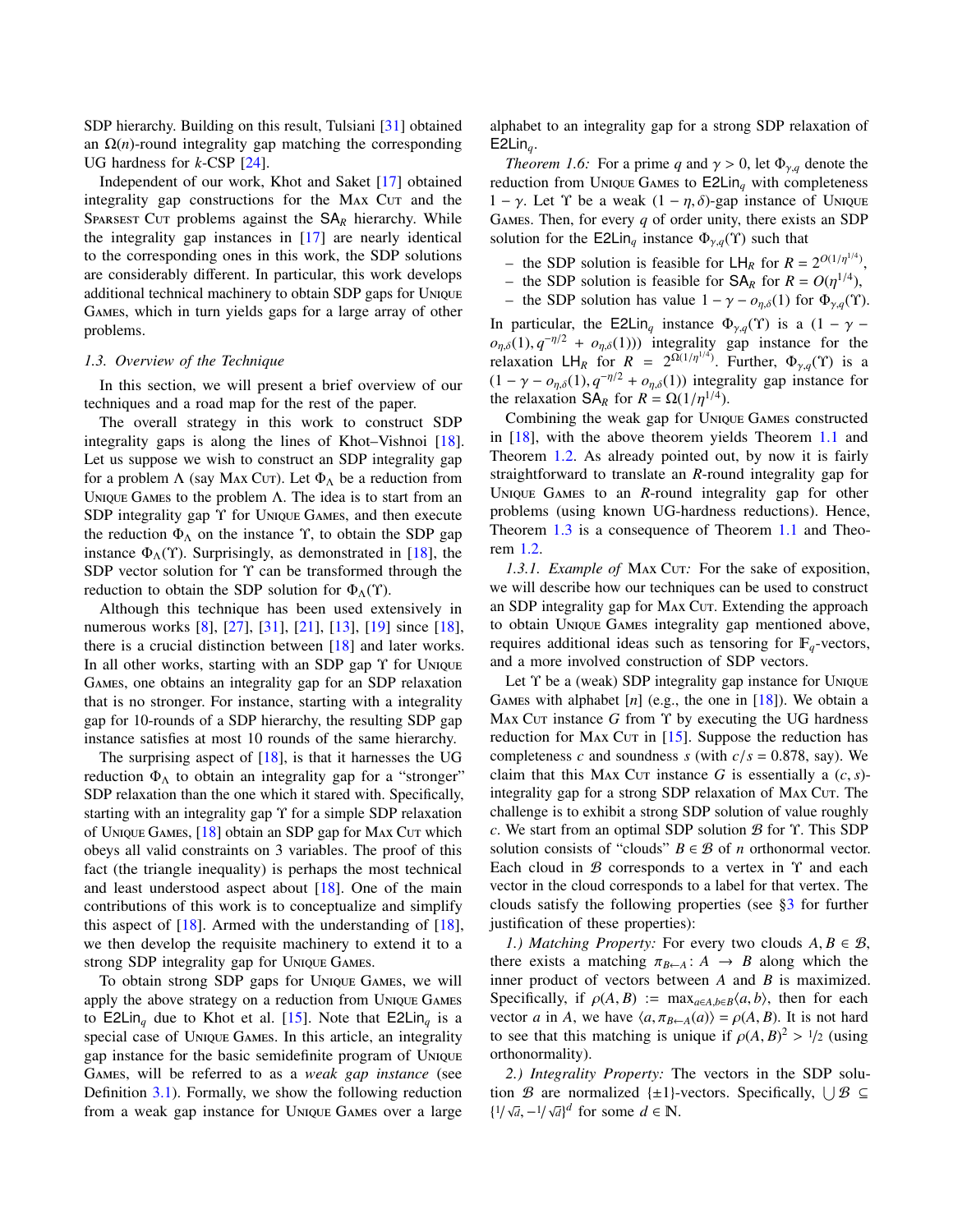We can now describe how to construct a good SDP solution for *G* from the SDP solution B for Υ.

Global vector solution. The vectors that we assign to the vertices of *G* resemble (somewhat simpler in this work) the vectors in [\[18\]](#page-10-0). According to the reduction, the vertices of Υ are of the form  $(B, x)$  where *B* is a cloud and  $x \in \{\pm 1\}^B$  is a  $\{\pm 1\}$ -assignment to the elements of the clouds. To a vertex  $\{\pm 1\}$ -assignment to the elements of the clouds. To a vertex  $(B, x)$ , we can essentially assign the vector

$$
\boldsymbol{V}^{B,x} \mathrel{\mathop:}= \tfrac{1}{\sqrt{n}} \textstyle \sum_{b \in B} x_b b^{\otimes t}
$$

(In the final construction we use different, more complicated vectors, because it allows us to improve the parameters significantly.) A simple calculation [\[18\]](#page-10-0) shows that for constant  $t \in \mathbb{N}$ , this vector solution has SDP-objective value  $\approx c$ . The interesting part is to show that vector solution is feasible for the SDP. The crucial property of this SDP solution is that the inner product of two vectors  $\langle V^{A,x}, V^{B,y} \rangle$ <br>is essentially determined by terms corresponding to the is essentially determined by terms corresponding to the matching  $\pi_{B \leftarrow A}$ ,

## Tensoring Lemma:

$$
\langle V^{A,x}, V^{B,y} \rangle = \frac{1}{n} \sum_{a \in A} \langle x_a a^{\otimes t}, y_{\pi_{B \leftarrow A}(a)} \pi_{B \leftarrow A}(a)^{\otimes t} \rangle \pm 2(1/2)^{t/2}
$$

In this sense, the tensoring allows the vectors to find the best matching between their clouds.

Local integral distributions. Unlike [\[18\]](#page-10-0), instead of directly showing that the inner products of the vectors satisfy the desired inequalities (e.g., the  $L_2^2$ -triangle inequality), we exhibit a collection of distributions over  $\{\pm 1\}$ -assignments to subsets of vertices, such that the second-moments of the distributions match the inner products of the vectors. Specifically, we want distributions  $\{\mu_S : {\pm 1\}^S \to \mathbb{R}_+ \}_{S \subseteq V(G), |S| \le R}$  such that  $\mathbb{R}_r$  is a parameter that  $E_{Z \sim \mu_S}[Z^{A,x}Z^{B,y}] = \langle V^{A,x}, V^{B,y} \rangle$ . (Here, *R* is a parameter that  $W$  is a will choose later). The existence of an integral distribution we will choose later.) The existence of an integral distribution matching the inner products shows that the vectors satisfy all valid inequalities involving up to *R* vertices, including the triangle inequality (for  $R \ge 3$ ).

As a first step, let us see how to construct a distribution over assignments to just two vertices  $S = \{(A, x), (B, y)\}\)$  that roughly matches the inner product above: Pick a random vector  $a \in A$ . Set  $b := \pi_{B \leftarrow A}(a)$ . Pick a random coordinate  $r \in [d^t]$ . Output the assignment  $Z^{A,x} = \text{sign}(x_a a^{\otimes t}(r))$ ,  $Z^{B,y} = \text{sign}(u, b^{\otimes t}(r))$ . We see that the second-moment **E**  $Z^{A,x}Z^{B,y}$  is  $\frac{1}{2}$  sign( $y_b b^{\otimes t}(r)$ ). We see that the second-moment E  $Z^{A,x}Z^{B,y}$  is<br>exactly equal to the sum that dominates the inner product exactly equal to the sum that dominates the inner product  $\langle V^{A,x}, V^{B,y} \rangle$  (from the Tensoring Lemma). Here, we use the integrality property of the vectors in the clouds integrality property of the vectors in the clouds.

For larger sets *S* of vertices, the challenge is to find a distribution over labelings for the clouds in *S* that are consistent with the matchings  $\pi_{B \leftarrow A}$ . Another illustrative case is when every pair *<sup>A</sup>*, *<sup>B</sup>* of clouds in *<sup>S</sup>* is highly correlated (say  $\rho(A, B) > 0.99$ ). In this case, the matchings are consistent in the sense that for any three clouds *<sup>A</sup>*, *<sup>B</sup>*,*<sup>C</sup>* in *<sup>S</sup>* , we have  $\pi_{A \leftarrow C} = \pi_{A \leftarrow B} \circ \pi_{B \leftarrow C}$ . Hence, we can easily find a distribution over labelings  $\{\ell_A\}_{A \in S}$  such that Pr  $\{\ell_A = a\} = \frac{1}{n}$  for every  $a \in A$  and  $Pr \{ \ell_A = \pi_{A \leftarrow B}(\ell_B) \} = 1.$ 

Geometric partitioning schemes. In order to deal with general sets *S* of size up to *R* (where some clouds might not be highly correlated), we use geometric partitioning schemes. The goal is that every cluster of clouds in *S* is pairwise highly correlated. In that case, we will perform the above sampling procedure independently for each cluster.

One of our partitioning schemes consists of a distribution over partitions  $P$  of the set of clouds  $B$ . The distribution has the property that any two clouds  $A, B$  with  $\rho(A, B) < 0.99$ fall into the same cluster with probability close to zero, say  $\delta$ . And, on the other hand, any two clouds *A*, *B* with  $\rho(A, B)$ <sup>*t*</sup> fall in the same cluster with probability  $1 - \delta$  (Here *t*) fall in the same cluster with probability  $1 - \delta$  (Here, *t* will<br>depend on  $\delta$ ). Hence for any fixed set S of size at most depend on  $\delta$ ). Hence for any fixed set *S* of size at most *R*, if we choose a partition according to this distribution, then all clusters of *S* are pairwise highly correlated with probability at least  $1 - R^2 \delta$ . For two clouds *A*, *B*, if  $\rho(A, B)^t \le \delta$  then the inner product  $(V^{A,x} | V^{B,y}) \le \delta + 2(1/\delta)^{t/2}$  and an  $\delta$ , then the inner product  $\langle V^{A,x}, V^{B,y} \rangle \leq \delta \pm 2(1/2)^{t/2}$  and an arbitrary choice of labellings would result in a correlation arbitrary choice of labellings would result in a correlation  $E Z^{A,x} Z^{B,y} \approx 0$ , thus matching the inner product within error *O*(δ). On the other hand, if  $\rho(A, B)^t \ge \delta$ , with probability at least  $1 - \delta - B^2 \delta$ , A R fall in the same cluster and the cluster least  $1 - \delta - R^2 \delta$ , *A*, *B* fall in the same cluster and the cluster containing them is pairwise highly correlated. Therefore the containing them is pairwise highly correlated. Therefore the resulting moment  $E Z^{A,x} Z^{B,y}$  matches the inner product within an error  $O(\delta + R^2 \delta)$ .<br>**Robustness lemma** 

Robustness lemma for strong SDP relaxations. Finally, we exhibit a procedure to modify the local distributions and the SDP vectors that are approximately consistent, to a perfectly feasible solution. In other words, we show a *robustness* property for the SDP hierarchies we consider in that, approximately feasible solutions to these hierarchies can be converted in to feasible solutions with a small loss in the objective value. To illustrate the idea, consider a set of unit vectors  ${v_i}_{i=1}^n$  that satisfy all triangle inequalities up to an additive error of s i.e.  $||v_1 - v_2||^2 + ||v_1 - v_2||^2 - ||v_2 - v_1||^2 > -\infty$ additive error of  $\varepsilon$ , i.e.,  $||v_i - v_j||^2 + ||v_j - v_k||^2 - ||v_i - v_k||^2 \ge -\varepsilon$ .<br>Let  $\lim_{h \to \infty}$  be a set of unit vectors that are orthogonal to Let  ${w_i}_{i=1}^n$  be a set of unit vectors that are orthogonal to sell the vectors  ${h_i}_{i}$  and to each other. Notice that the all the vectors  $\{v_i\}_{i=1}^n$ , and to each other. Notice that the vectors  $\{w_i\}$  have a slack on every triangle inequality i.e. vectors {w*<sup>i</sup>*} have a *slack* on every triangle inequality, i.e,  $||w_i - w_j||^2 + ||w_j - w_k||^2 - ||w_i - w_k||^2 \ge 2$ . Define a new SDP<br>solution  $\{w_i\}^n$  as  $w_i = \sqrt{1 - \varepsilon}$ ,  $w_i + \sqrt{\varepsilon}$ ,  $w_j$ . The slack in the solution  $\{u_i\}_{i=1}^n$  as  $u_i = \sqrt{1 - \varepsilon} \cdot v_i + \sqrt{\varepsilon} \cdot w_i$ . The slack in the straight sequence in the slight triangle inequality for  ${w_i}_{i=1}^n$  would compensate for the slight<br>infeasibility of the original vectors  ${w_i}_{i}^n$  and the resulting infeasibility of the original vectors  ${v_i}_{i=1}^n$  and the resulting vectors satisfy the triangle inequality vectors satisfy the triangle inequality.

## 2. PRELIMINARIES

#### *2.1. Notation*

For finite sets  $\Sigma$  and *S*, we denote by  $\Sigma^S$  the set of functions from *S* to Σ. We call such a function sometimes a Σ*-assignment to S* . For a finite set *X*, a *distribution on X* is a function  $\mu: X \to \mathbb{R}$  such that  $\sum_{x \in X} \mu(x) = 1$  and  $\mu(x) \ge 0$  for all  $x \in X$ . We let  $\Delta(X)$  denote the set of distributions on X all  $x \in X$ . We let  $\Delta(X)$  denote the set of distributions on *X*. We sometimes refer to a member of  $\Delta(\Sigma^S)$  as a *distribution over* Σ-*assignments to* S. For a function  $f: \Sigma^S \to \mathbb{R}$  and a distribution  $\mu$  on  $\Sigma^S$ , we denote the *expectation of*  $f$  *with*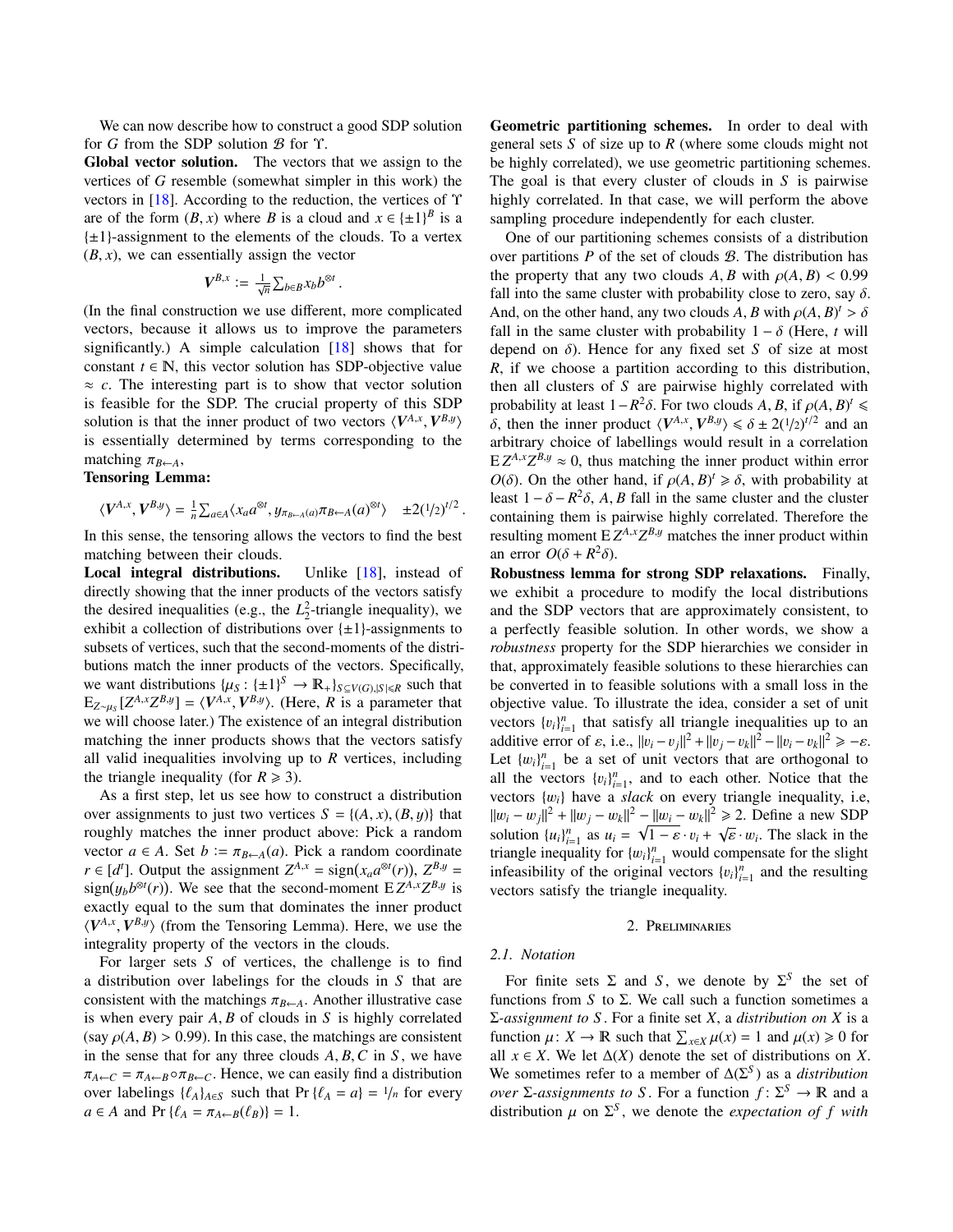*respect to*  $\mu$  by  $E_{x \sim \mu} f(x) \stackrel{\text{def}}{=} \sum_{x \in \Sigma^S} \mu(x) f(x)$ . For an event  $\mathcal{E} \subseteq \Sigma^S$  and a distribution  $\mu$  on  $\Sigma^S$ , we denote the *probability of* E *with respect to*  $\mu$  by Pr<sub>*x∼µ*</sub> E<sup>def</sup> E<sub>*x∼µ*</sub> 1<sub>E</sub>(*x*) =  $\sum_{x \in \mathcal{E}} \mu(x)$ .<br>Here 1<sub>0</sub> denotes the 0/1-indicator function of the set E Here,  $\mathbf{1}_{\varepsilon}$  denotes the 0/1-indicator function of the set  $\varepsilon$ . For a subset  $T \subseteq S$ , let us define the *marginal distribution*  $\arg\!\inf_{T} \mu: \Sigma^{T} \to \mathbb{R}_{+}$  as  $\arg\!\inf_{T} \mu(x) \stackrel{\text{def}}{=} \sum_{y \in \Sigma^{S \setminus T}} \mu(x, y)$ .<br>Here  $(x, u)$  denote the  $\Sigma$ -assignment to  $S$  that agrees with x Here,  $(x, y)$  denote the *Σ*-assignment to *S* that agrees with *x* on *T* and with  $y$  on  $S \setminus T$ .

## *2.2. SDP Hierarchies*

In this section, we present formal definitions of the LH*<sup>R</sup>* and  $SA<sub>R</sub>$  relaxations. Let  $\Upsilon$  be a problem instance over a set of variables V. An *SDP solution* for the instance Υ consists of the following:

- 1) A *collection of (local) distributions*  $\{\mu_S\}_{S \subseteq V, |S| \le R}$ , where  $\mu_S : \mathbb{F}_q^S \to \mathbb{R}_+$  is a distribution over  $\mathbb{F}_q$ -<br>assignments to S, that is  $\mu_S \in \Lambda(\mathbb{F}^S)$ assignments to *S*, that is,  $\mu_S \in \Delta(\mathbb{F}_q^S)$ .<br>A *(alobal)* yester solution  $\{p_i\}$ ,  $\mu_S \in \mathbb{F}_q$ .
- 2) A *(global) vector solution*  $\{v_{i,a}\}_{i \in \mathcal{V}, a \in \mathbb{F}_q}$ , where  $v_{i,a} \in \mathbb{R}^d$  for every  $i \in \mathcal{V}$  and  $a \in \mathbb{F}$ for every  $i \in V$  and  $a \in \mathbb{F}_q$ .

The intention for the local distributions  $\{ \mu_S \}$  is that they arise as the marginal distribution of a global distribution  $\mu: \mathbb{F}_q^V \to \mathbb{R}_+$  over  $\mathbb{F}_q$ -assignments to the variables V. The intention for the vector solution  $\{p_i\}$  is that all vectors intention for the vector solution  ${v_{i,a}}$  is that all vectors have only {0, <sup>1</sup>}-coordinates and that for every *<sup>i</sup>* and every coordinate *r*, exactly one of the vectors  $v_{i,1}, \ldots, v_{i,q}$  has a 1 in the  $r<sup>th</sup>$  coordinate. We assume that the objective of the instance Υ can be expressed as a linear function in the local distributions, say  $\sum_{S \subseteq \mathcal{V}, |S| \le R} \sum_{x \in \mathbb{F}_q^S} c_{S,x} \mu_S(x)$ .

#### LH*R*-Relaxation.

maximize  $S \subseteq V, |S| \le R \sum_{x \in \mathbb{F}_q^S} c_{S,x} \mu_S(x)$  (1) subject to

$$
\langle \boldsymbol{v}_{i,a}, \boldsymbol{v}_{j,b} \rangle = \Pr_{x \sim \mu_S} \left\{ x_i = a, \ x_j = b \right\} \left( \begin{matrix} S \subseteq V, |S| \le R, \\ i, j \in S, \ a, b \in [q] \end{matrix} \right), \ (2)
$$

$$
\langle \boldsymbol{v}_{i,a}, \boldsymbol{v}_0 \rangle = \Pr_{x \sim \mu_S} \{ x_i = a \} \qquad \begin{pmatrix} S \subseteq \mathcal{V}, |S| \leq R, \\ i \in S, & a \in [q] \end{pmatrix} . \tag{3}
$$

Here,  $v_0 \in \mathbb{R}^d$  is an arbitrary fixed unit vector. We say that an SDP solution  $\{u_0\}_{n=1}^{\infty}$  for  $\Upsilon$  is *feasible for*  $1 + \mu$  if it an SDP solution  $\{\mu_S\}$ ,  $\{\mathbf{v}_{i,a}\}$  for  $\Upsilon$  is *feasible for*  $\mathsf{LH}_R$  if it satisfies the constraints  $(2)$ – $(3)$ . We denote by  $LH_R(Y)$  the value of an optimal solution to this relaxation.

*Remark 2.1:* A feasible solution for  $LH_R$  satisfies all valid linear inequalities on the inner products of the vectors corresponding to up to  $R$  variables in  $\mathcal V$ .

The SA*<sup>R</sup>* relaxation is a stronger SDP relaxation with an additional consistency requirement between the local distributions  $\mu<sub>S</sub>$ .

## SA*R*-Relaxation:

<span id="page-4-2"></span>

| maximize<br>$\sum_{S \subseteq \mathcal{V},  S  \le R} \sum_{x \in \mathbb{F}_q^S} c_{S,x} \mu_S(x)$                                                                                                 | (4) |
|------------------------------------------------------------------------------------------------------------------------------------------------------------------------------------------------------|-----|
| subject to                                                                                                                                                                                           |     |
| $\langle v_{i,a}, v_{j,b} \rangle = \Pr_{x \sim \mu_S} \left\{ x_i = a, \ x_j = b \right\} \left( \begin{matrix} S \subseteq V,  S  \leq R, \\ i, j \in S, \ a, b \in [q] \end{matrix} \right),$ (5) |     |
| $\langle v_{i,a}, v_0 \rangle = \Pr_{x \sim \mu_S} \{x_i = a\}$ $\left\{\n \begin{array}{l}\n S \subseteq \mathcal{V},  S  \leq R, \\  i \in S, \ a \in [q]\n \end{array}\n \right\},$               | (6) |
| $\left\  \operatorname{margin}_{A \cap B} \mu_A - \operatorname{margin}_{A \cap B} \mu_B \right\ _1 = 0 \left( \begin{matrix} A, B \subseteq \mathcal{V}, \\  A ,  B  \leq R \end{matrix} \right).$  | (7) |

<span id="page-4-3"></span>We say an SDP solution  $\{\mu_S\}$ ,  $\{\mathbf{v}_{i,a}\}$  is *feasible for*  $SA_R$  if it satisfies the constraints [\(5\)](#page-4-2)–[\(7\)](#page-4-3). We denote by  $SA_R(Y)$  the value of an optimal solution to this relaxation.

## *2.3. Smoothing*

Here we show that approximately feasible SDP solutions can be made into feasible SDP solutions without losing too much in the objective value. Instead of directly bounding the loss in objective value we give bounds on the "change" of the local distribution in *L*<sub>1</sub>-norm. In our applications, this bound on the  $L_1$ -norm will imply a similar bound on the loss in objective value (the reason being that in our applications the objective function is Lipschitz with respect to the  $L_1$ -norm).

*Definition 2.2:* An SDP solution  $\{v_{i,a}\}_{i \in V, a \in \mathbb{F}_q}$ ,  $\{\mu_S\}_{S \subseteq V, |S| \le R}$  is said to be *ε-infeasible for* LH<sub>*R*</sub> *(or* SA<sub>n</sub>) if it satisfies all the constraints of the program up to  $SA<sub>R</sub>$ ) if it satisfies all the constraints of the program up to an additive error of  $\varepsilon$ .

<span id="page-4-4"></span>*Theorem 2.3:* Given an  $\varepsilon$ -infeasible solution  $\{v_{i,a}\}_{i\in\mathcal{V},a\in\mathbb{F}_a}$ ,  $\{\mu_S\}_{S \subseteq V, |S| \le R}$  to the LH<sub>R</sub> relaxation, there exists a feasible<br>solution  $\{n' \}$   $\{u'\}_{S \subseteq U, |S| \le R}$  for LH<sub>R</sub> such that for all subsets solution  $\{v'_{i,a}\}, \{\mu'_{S}\}_{S\subset V, |S|\leq R}$  for  $\Box H_R$  such that for all subsets<br> $S \subset \mathcal{U} \setminus S \subset R$   $\Box U_{\mathcal{U} \subset \mathcal{U}} \cup \Box V(\mathcal{U}) \subset R^2$ *S*  $\subseteq$  V,  $|S| \le R$ ,  $||\mu_S - \mu'_S||_1 \le \text{poly}(q) \cdot R^2$ <br> *S*  $\subseteq$  V,  $|S| \le R$ ,  $||\mu_S - \mu'_S||_1 \le \text{poly}(q) \cdot R^2$ 

<span id="page-4-5"></span>*Theorem 2.4:* Given an  $\varepsilon$ -infeasible solution  $\{v_{i,a}\}_{i\in V, a\in F_q}$ <br>classive in to the SA<sub>p</sub> relaxation there exists a feasible  $\{\mu_S\}_{S \subseteq V, |S| \le R}$  to the  $SA_R$  relaxation, there exists a feasible<br>solution  $\{\mu' \}\mathcal{U}'$  because for  $SA_R$  such that for all subsets solution  $\{u'_{i,a}\}, \{\mu'_{S}\}_{S \subseteq \gamma, |S| \le R}$  for  $SA_R$  such that for all subsets  $S \subseteq \gamma! |S| \le R! |U_{\gamma} - U'|\le R! |S| \le R$ *S*  $\subseteq$  *V*,  $|S| \le R$ ,  $||\mu_S - \mu'_S||_1 \le \text{poly}(q) \cdot \varepsilon \cdot q^R$ <br> *S*  $\subseteq$  *V*,  $|S| \le R$ ,  $||\mu_S - \mu'_S||_1 \le \text{poly}(q) \cdot \varepsilon \cdot q^R$ 

The proofs of the above theorems are nearly identical to the proof of Theorem 4.6 in [\[22\]](#page-10-10), and the details are deferred to the full version.

#### <span id="page-4-1"></span><span id="page-4-0"></span>*2.4. Integral Vectors*

Let *q* be a prime. In the following, we develop a natural generalization of  $\{\pm 1\}$ -vectors (see [§1.3.1\)](#page-2-0) to a *q*-ary alphabet and a suitable notion of tensor products of such vectors.

*Definition 2.5:* A  $\mathbb{F}_q$ -integral vector  $v: \mathcal{R} \to \mathbb{F}_q$  is a function from a probability space R to  $\mathbb{F}_q$ . For a  $\mathbb{F}_q$ -integral vector  $v: \mathcal{R} \to \mathbb{F}_q$ , its symmetrization  $\vec{v}: \mathcal{R} \times \mathbb{F}_q^* \to \mathbb{F}_q$  is defined by  $\tilde{v}(r, t) = t \cdot v(r)$ defined by  $\tilde{v}(r, t) = t \cdot v(r)$ .

Given a map  $f: \mathbb{F}_q \to \mathbb{C}^d$ , we denote by  $f(v) := f \circ v$  the composition of functions f and *v*. The following function composition of functions *<sup>f</sup>* and v. The following function will be relevant to us:

Define  $\psi$ :  $\mathbb{F}_q \to \mathbb{R}^{q-1}$  as  $\psi(i) := \psi_i$ , where  $\psi_0, \psi_1, \dots, \psi_{q-1}$ <br>note the corners of the *a*-ary simplex in  $\mathbb{R}^{q-1}$  translated denote the corners of the *q*-ary simplex in  $\mathbb{R}^{q-1}$ , translated so that the origin is its geometric center. Thus, the function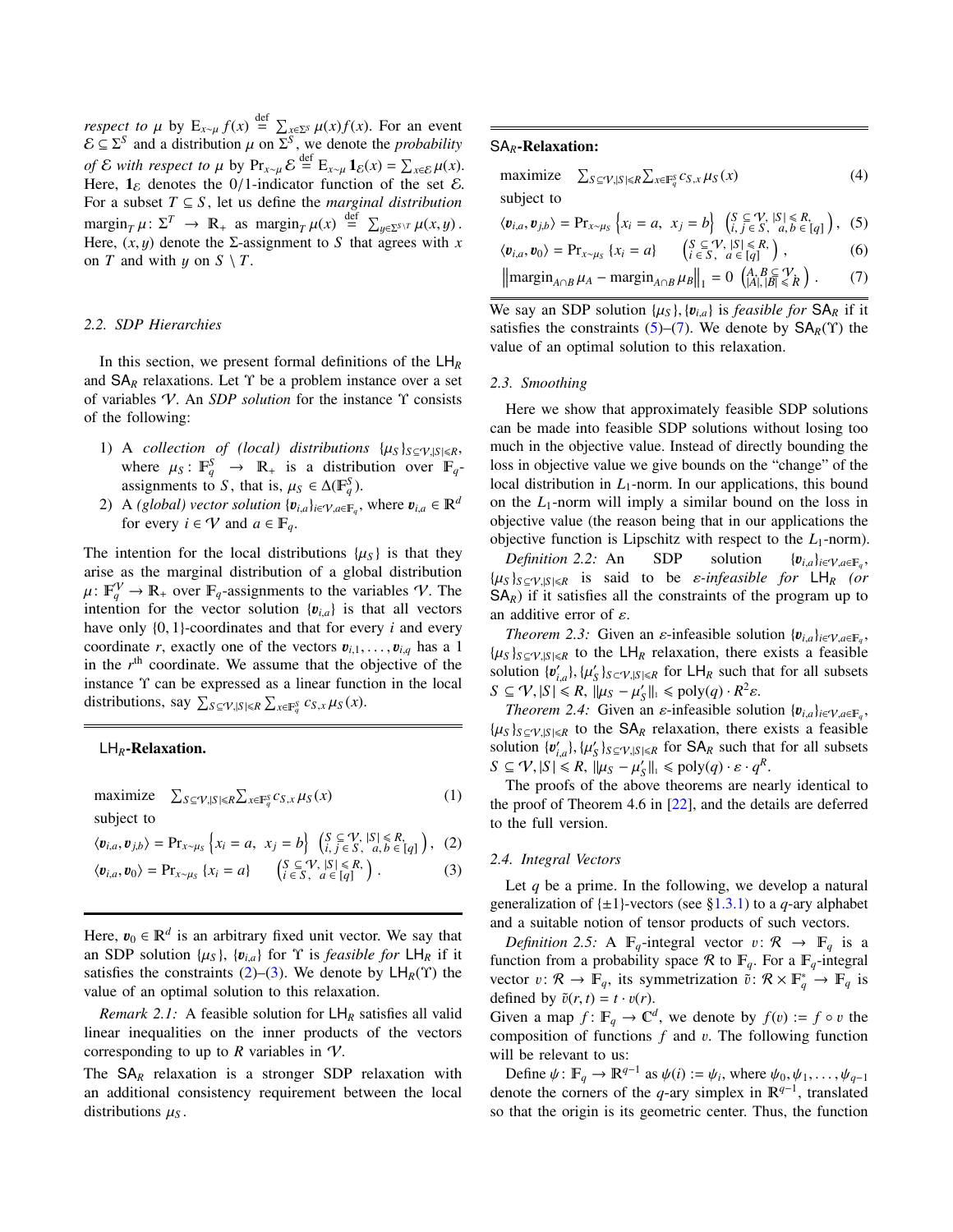$\psi$  satisfies,

$$
\langle \psi(a), \psi(b) \rangle = \begin{cases} 1 & \text{if } a = b, \\ -\frac{1}{q-1} & \text{if } a \neq b. \end{cases}
$$

*Remark 2.6:* The following notions are equivalent: collection of  $\mathbb{F}_q$ -valued functions on some probability space  $\mathcal{R} \Longleftrightarrow$  collection of jointly-distributed,  $\mathbb{F}_q$ -valued random variables  $\Longleftrightarrow$  distribution over  $\mathbb{F}_q$ -assignments.

For the case of  $\mathbb{F}_q$ -integral vector, the tensor product operation is to be defined carefully, in order to mimic the properties of the traditional tensor product. We will use the following definition for the tensor operation  $\otimes_q$ .

*Definition 2.7:* Given two  $\mathbb{F}_q$ -valued functions  $u: \mathcal{R} \to \mathbb{F}_q$ and  $u' : \mathcal{R}' \to \mathbb{F}_q$ , define the symmetrized tensor product  $u \otimes_q u' : (\mathcal{R} \times \mathbb{F}_q^*) \times (\mathcal{R}' \times \mathbb{F}_q^*) \to \mathbb{F}_q$  as  $(u \otimes_q u')(r, t, r', t') \stackrel{\text{def}}{=}$ <br>*t*,  $u(r) + t'$ ,  $u'(r')$  $t \cdot u(r) + t' \cdot u'(r').$ 

<span id="page-5-7"></span>Like the traditional tensor product, the inner products multiply on taking ⊗*<sup>q</sup>* products.

*Lemma 2.8:* For any  $\mathbb{F}_q$ -valued functions  $u, v: \mathcal{R} \rightarrow$  $\mathbb{F}_q$  and *u'*, *v'*:  $\mathcal{R}' \rightarrow \mathbb{F}_q$ ,  $\langle \psi(u \otimes_q u'), \psi(v \otimes_q v') \rangle =$ <br> $\langle \psi(u), \psi(v) \rangle \langle \psi(u') \rangle \langle \psi(v') \rangle$  $\langle \psi(u), \psi(v) \rangle \langle \psi(u'), \psi(v') \rangle.$ <br>We need the following

We need the following simple technical observation in one of our proofs.

<span id="page-5-6"></span>*Observation 2.9:* Let  $u, v: \mathcal{R} \to \mathbb{F}_q$  be two "symmetric"  $\mathbb{F}_q$ -integral vectors,<sup>[1](#page-5-2)</sup> that is,  $\Pr_r\{u(r) - v(r) = a\} = \Pr_r\{u(r) - v(r) = b\}$  for all *a*  $b \in \mathbb{F}^*$ . Then for all *a*  $b \in \mathbb{F}$ , we have  $v(r) = b$ } for all  $a, b \in \mathbb{F}_q^*$ . Then, for all  $a, b \in \mathbb{F}_q$ , we have  $E_r\langle \psi(a + u(r)), \psi(b + v(r)) \rangle = \langle a \otimes_q u, b \otimes_q v \rangle.$ 

For notational convenience, we will abbreviate ⊗*<sup>q</sup>* by ⊗ whenever the meaning is clear from the context.

The following transformation inspired by the rounding scheme for UNIQUE GAMES in Charikar et al.  $[7]$ <sup>[2](#page-5-3)</sup> yields a way to generate  $\mathbb{F}_q$ -integral vectors from arbitrary vectors.

*Observation 2.10:* Define the function  $\zeta: G^q \to \mathbb{F}_q$  on the pussion domain as follows:  $\zeta(x, y) = \text{argmax}_{y \in \mathcal{X}}$ Gaussian domain as follows:  $\zeta(x_1, \ldots, x_q) = \operatorname{argmax}_{i \in [q]} x_i$ .<br>Given a family of unit vectors  $f_1, \ldots, f_k \in \mathbb{R}^d$  define the set Given a family of unit vectors  $\{v_1, \ldots, v_n\} \in \mathbb{R}^d$ , define the set<br>of E-valued functions  $v^* \sim v^* \cdot \mathcal{R} \rightarrow \mathbb{R}$  with  $\mathcal{R} = (G^d)^q$ of  $\mathbb{F}_q$ -valued functions  $v_1^*, \ldots, v_n^* \colon \mathcal{R} \to \mathbb{F}_q$  with  $\mathcal{R} = (\mathcal{G}^d)^q$ <br>the Gaussian space of appropriate dimension as follows —the Gaussian space of appropriate dimension— as follows: The  $\mathbb{F}_q$ -valued functions  $\{v_i^*\}$  satisfy  $\langle \psi(u^*), \psi(v^*) \rangle = 0$ <br>whenever  $\langle u, v \rangle = 0$  and  $\langle \psi(u^*) , \psi(v^*) \rangle = 1 - f(s, a)$  $i_l^*(g_1,\ldots,g_q) = \zeta(\langle v_i,g_1 \rangle,\ldots,\langle v_i,g_q \rangle)$  for  $g_1,\ldots,g_q \in (G^d)^q$ .<br>
The  $\mathbb{F}_q$ -valued functions  $\{v_i^*\}$  satisfy  $\langle u_i^*(v_i^*) \rangle, \langle u_i^*(v_i^*) \rangle = 0$ . whenever  $\langle u, v \rangle = 0$ , and  $\langle \psi(u^*), \psi(v^*) \rangle = 1 - f(\varepsilon, q) = 1 - O(\sqrt{\varepsilon \log a})$  whenever  $\langle u, v \rangle = 1 - \varepsilon$  $1 - O(\sqrt{\varepsilon \log q})$  whenever  $\langle u, v \rangle = 1 - \varepsilon$ .<br>*Proof:* To see the first essertion obtained

*Proof:* To see the first assertion, observe that if  $\langle u, v \rangle =$ 0, then the sets of random variables  $\{\langle u, g_1 \rangle, \ldots, \langle u, g_q \rangle\}$ and  $\{\langle v, q_1 \rangle, \ldots, \langle v, q_n \rangle\}$  are completely independent of each other. Therefore,  $\langle \psi(u^*), \psi(v^*) \rangle = E_{r \in \mathcal{G}^{dq}}[\psi(u^*(r))]$ .<br>  $E_{rel}(\psi(u^*(r))) = 0$ . The second assertion follows from  $E_{re\mathcal{G}^{dq}}[\psi(u^*(r))] = 0$ . The second assertion follows from  $I$  emma C 8 in [7] Lemma C.8 in [\[7\]](#page-10-24).

#### 3. WEAK GAP INSTANCE FOR UNIQUE GAMES

<span id="page-5-1"></span>Formally, a *weak gap* instance for Unique games is defined as follows.

<span id="page-5-0"></span>*Definition 3.1: (Weak SDP solutions and weak gap instances*) Let  $\Upsilon = (V, E, \{ \pi_e : [n] \rightarrow [n] \}_{e \in E})$ . We say a collection  $\mathcal{B} = \{B_u\}_{u \in V}$  is a *weak SDP solution of value*  $1 - \eta$  for  $\Upsilon$  if the following conditions hold:

- 1) For every vertex  $u \in V$ , the collection  $\mathcal B$  contains an ordered set  $B_u = \{b_{u,1}, \ldots, b_{u,n}\}\$  of *n* orthonormal vectors in  $\mathbb{R}^d$ .
- 2) Any two vectors in  $\bigcup \mathcal{B}$  have non-negative inner product and any three vectors in  $\bigcup \mathcal{B}$  satisfy the  $\ell_2^2$ -<br>triangle inequality  $(\mathbf{F} - \mathbf{y}\mathbf{E}^2 < \mathbf{F} - \mathbf{y}\mathbf{E}^2 + \mathbf{F} - \mathbf{y}\mathbf{E}^2)$ triangle inequality  $(\|x - y\|^2 \le \|x - z\|^2 + \|z - y\|^2)$ .<br>For every pair of vertices  $\mu, \mu \in V$ , the sets *B* and
- 3) For every pair of vertices  $u, v \in V$ , the sets  $B_u$  and  $B_v$ satisfy the following *strong matching property*: There exists *n* disjoint matchings between  $B_u, B_v$  given by bijections  $\pi^{(1)}, \ldots, \pi^{(n)}: B_u \to B_v$  such that for all  $i \in$ <br> $\lceil n \rceil b$  by  $\in R$  we have  $\lceil b \rceil \pi^{(i)}(b) \rceil - \lceil b' \rceil \pi^{(i)}(b') \rceil$  $[n], b, b' \in B_u$ , we have  $\langle b, \pi^{(i)}(b) \rangle = \langle b', \pi^{(i)}(b') \rangle$ .<br>For every edge  $e = (u, v) \in F$ , the vector sets *R*
- <span id="page-5-5"></span>4) For every edge  $e = (u, v) \in E$ , the vector sets  $B_u$  and  $B<sub>v</sub>$  have significant correlation under the permutation  $\pi = \pi_e$ . Specifically,  $\langle b_{u,\ell}, b_{v,\pi(\ell)} \rangle^2 \ge 0.99$  for all  $\ell \in [n]$ .<br>The collection B of orthonormal sets is a good SDP.
- 5) The collection  $\beta$  of orthonormal sets is a good SDP solution for Υ, in the sense that

$$
\underset{v \in V}{\mathbb{E}} \underset{\pi = \pi_{w,v}}{\mathbb{E}} \underset{\pi' = \pi_{w,v}}{\mathbb{E}} \frac{1}{n} \sum_{\ell \in [n]} \langle b_{w,\pi(\ell)}, b_{w',\pi'(\ell)} \rangle \geq 1 - \eta.
$$

We say that  $\Upsilon$  is a *weak*  $(1 - \eta, \delta)$ -gap *instance* of UNIQUE GAMES if  $\Upsilon$  has a weak SDP solution of value  $1 - \eta$  and no labeling for  $\Upsilon$  satisfies more than a δ fraction of the constraints.

<span id="page-5-4"></span>Starting with the integrality gap instance  $\Upsilon$  for UNIQUE GAMES constructed in Khot–Vishnoi  $[18]$ , delete all edges of  $\Upsilon$  that constructed in Knot–visition [18], defect an edges of 1 that<br>contribute less than  $\sqrt{3}/4$  to the SDP objective. It is easy<br>to see that the resulting instance  $\hat{y}'$  is a weak gan instance to see that the resulting instance Υ' is a *weak gap* instance. Thus, the following is a direct consequence of Theorem 9.2 and Theorem 9.3 in  $[18]$ .

<span id="page-5-9"></span>*Observation 3.2:* For all  $\eta$ ,  $\delta > 0$ , there exists a weak  $-\eta$ ,  $\delta$ )-gan instance with  $2^{2^{O(\log(1/\delta)/\eta)}}$  vertices  $(1 - \eta, \delta)$ -gap instance with  $2^{2^{O(\log(1/\delta)/\eta)}}$  vertices.

#### *3.1.* F*q-integrality*

Here we use  $\langle \cdot, \cdot \rangle_{\psi} := \langle \psi(\cdot), \psi(\cdot) \rangle$  as inner product for  $\mathbb{F}_q$ integral vectors. Observation [2.10](#page-5-4) implies that without much loss we can assume that a weak SDP solution is  $\mathbb{F}_q$ -integral, that is, all vectors are  $F_q$ -integral. Formally,

<span id="page-5-8"></span>*Lemma 3.3:* Let  $\Upsilon = (V, E, \{\pi_e\}_{e \in E})$  be a weak  $(1 - \eta, \delta)$ gap instance. Then, for every  $q \in \mathbb{N}$ , we can find a weak  $\mathbb{F}_q$ -integral SDP solution of value  $1 - O(\sqrt{\eta \log q})$  for a log *q*) for a log *q*  $\chi$  which is obtained from  $\gamma$  by UNIQUE GAMES instance Y' which is obtained from Y by deleting  $O(\sqrt{\eta \log q})$  edges.

(The proof of the lemma is deferred to the full version.)

<span id="page-5-2"></span><sup>&</sup>lt;sup>1</sup> In our applications, the vectors *u* and *v* will be tensor powers. In this se the symmetry condition is always satisfied case, the symmetry condition is always satisfied.

<span id="page-5-3"></span><sup>&</sup>lt;sup>2</sup>This observation has been communicated to us by Boaz Barak.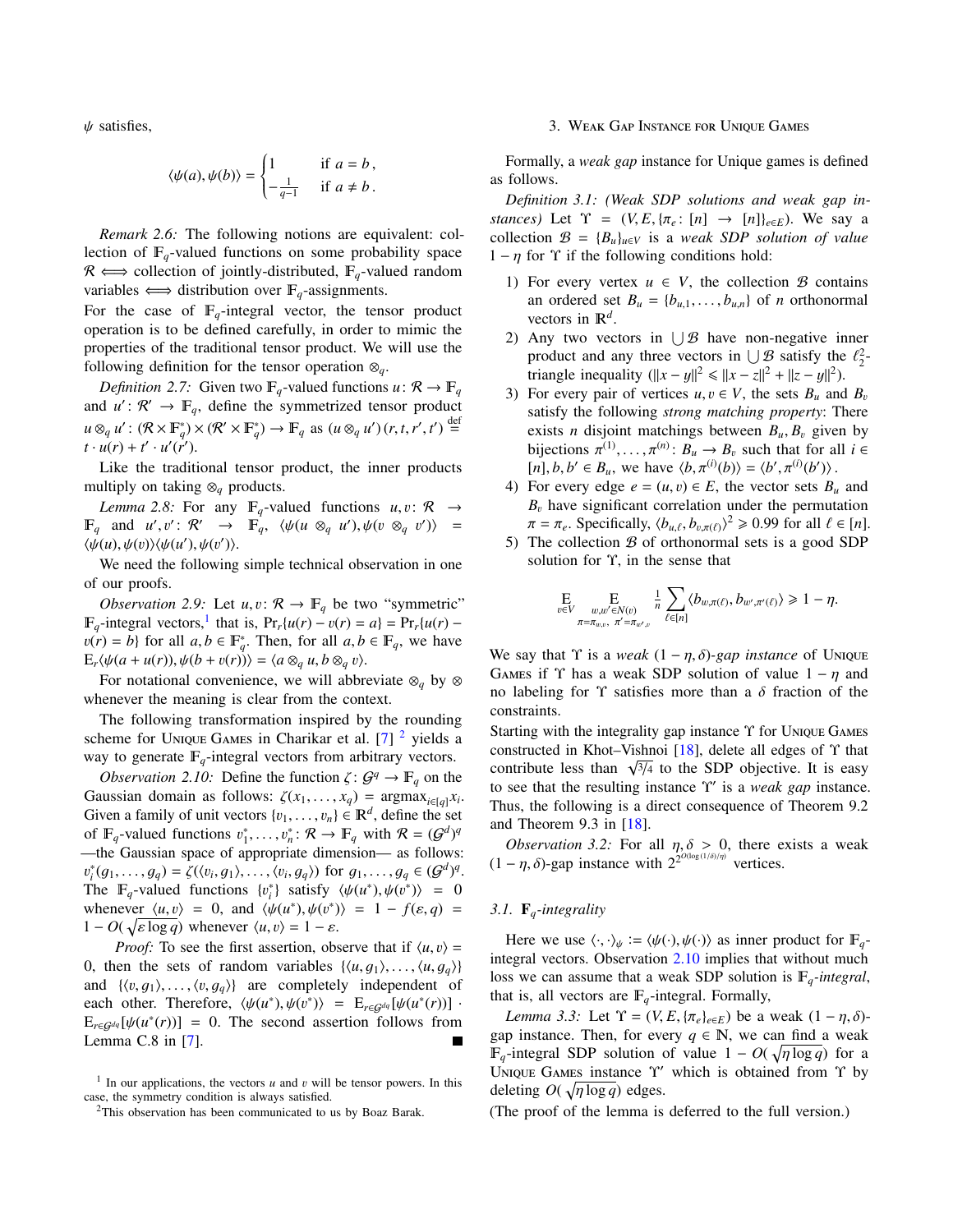## *3.2. Tensoring*

<span id="page-6-2"></span>*Definition 3.4:* For  $A, B \in \mathcal{B}$ , we denote  $\rho(A, B)$ def  $\equiv$  $\max_{a \in A, b \in B} |\langle a, b \rangle|$ . We define  $\pi_{B \leftarrow A} : A \rightarrow B$  to be any<sup>[3](#page-6-0)</sup> bijection from *A* to *B* such that  $|\langle a, \pi_{B \leftarrow A}(a) \rangle| = \rho(A, B)$ for all  $a \in A$ .

As a direct consequence of the orthogonality of the clouds in B, we have the following fact about the uniqueness of  $\pi_{B \leftarrow A}$  for highly correlated clouds  $A, B \in \mathcal{B}$ .

*Fact 3.5:* Let  $A, B \in \mathcal{B}$ . If  $\rho(A, B)^2 > \frac{3}{4}$ , then there exists actly one bijection  $\pi: A \to B$  such that  $|A \pi(a)| = \rho(A, B)$ exactly one bijection  $\pi: A \to B$  such that  $|\langle a, \pi(a) \rangle| = \rho(A, B)$ for all  $a \in A$ . (The constant  $\frac{3}{4}$  is not optimal.)

Notice that for an edge  $e = (u, v)$  in a *weak gap* instance, and the corresponding clouds  $B_u$ ,  $B_v$ , the above matching is<br>nothing but the permutation  $\pi$ . We observe the following nothing but the permutation  $\pi_{u \to v}$ . We observe the following consequence of Eact 3.5 and item 4 of Definition 3.1 consequence of Fact [3.5](#page-6-1) and item [4](#page-5-5) of Definition [3.1.](#page-5-0)

*Observation 3.6:* If  $\mathcal{B} = \{B_u\}_{u \in V}$  is a weak SDP solution for  $\Upsilon = (V, E, \{\pi_e\}_{e \in E})$ , then for any two edges  $(w, v), (w', v) \in$ <br>*F* the two bijections  $\pi = \pi^{-1}$  or and  $\pi_{R}$  and  $\pi_{R}$  (see *E*, the two bijections  $\pi = \pi_{(w',v)}^{-1} \circ \pi_{(w,v)}$  and  $\pi_{B_{w'} \leftarrow B_w}$  (see Def 3.4) give rise to the same matching between the vector  $D$ ef. [3.4\)](#page-6-2) give rise to the same matching between the vector sets  $B_w$  and  $B_{w'}$ ,  $\pi(i) = j \iff \pi_{B_{w'} \leftarrow B_w}(b_{w,i}) = b_{w',j}$ .<br>Now we state the crucial tensoring lemma, that ung

Now we state the crucial tensoring lemma, that underlies a large part of the construction.

*Lemma 3.7 (Tensoring Lemma):* For  $t \in \mathbb{N}$  and every pair of clouds  $A, B \in \mathcal{B}$ ,

<span id="page-6-7"></span>
$$
\frac{1}{n} \sum_{\substack{a \in A, b \in B \\ a \neq \pi_{A \leftarrow B}(b)}} |\langle a, b \rangle|^t \leq 2 \cdot (3/4)^{t/2}.
$$

*Proof:* By orthogonality,  $\sum_{a \in B} \langle a, b \rangle^2 \le 1$  for every  $b \in B$ . Hence,  $\langle a, b \rangle^2 \leq 1/2$  for all  $a \neq \pi_{A \leftarrow B}(b)$ . Thus,

$$
\frac{1}{n} \sum_{\substack{a \in A, b \in B \\ a \neq \pi_{A \leftarrow B}(b)}} |\langle a, b \rangle|^t \leq (1/2)^{\frac{t-2}{2}} \cdot \frac{1}{n} \sum_{a \in A, b \in B} |\langle a, b \rangle|^2 \leq (1/2)^{\frac{t-2}{2}}.
$$

(In the lemma, we state the suboptimal bound  $2 \cdot (3/4)^t$  because<br>it also holds in a more general setting where the vectors are it also holds in a more general setting where the vectors are not orthogonal but only near-orthogonal.)

The notation  $X = Y \pm Z$  means that  $|X - Y| \le Z$ .

*Corollary 3.8:* For an even number  $t \in \mathbb{N}$  and every pair of clouds  $A, B \in \mathcal{B}$ ,

$$
\langle \tfrac{1}{\sqrt{n}} \sum_{a \in A} a^{\otimes t}, \tfrac{1}{\sqrt{n}} \sum_{b \in B} b^{\otimes t} \rangle = \rho(A,B)^t \quad \pm 2 \cdot (3/4)^{t/2} \, .
$$

This fact that the functional  $\rho(A, B)^t$  is closely approxi-<br>ted by inner products of averaged-tensored vectors has mated by inner products of averaged-tensored vectors has implicitly been used in  $[18]$  and was explicitly noted in  $[4, 1]$  $[4, 1]$ Lemma 2.2].

## *3.3. Local Distributions for Unique Games*

First, we recall a few facts that are direct consequences of the (symmetrized)  $\ell_2^2$ -triangle inequality.<br>
Eact 3.9: Let a b c  $\epsilon$  |  $\vert$  B with  $\vert$  a b)

*Fact 3.9:* Let  $a, b, c \in \bigcup \mathcal{B}$  with  $|\langle a, b \rangle| = 1 - \eta_{ab}$  and  $|b| = 1 - \eta_a$ . Then  $|\langle a, c \rangle| > 1 - \eta_a$ .  $|\langle b, c \rangle| = 1 - \eta_{bc}$ . Then,  $|\langle a, c \rangle| \geq 1 - \eta_{ab} - \eta_{bc}$ .

<span id="page-6-0"></span><sup>3</sup>The matching property asserts that such a matching exists. If it is not unique, we pick an arbitrary one. We will assume  $\pi_{A \to B} = \pi_{B \to A}^{-1}$ .

*Fact 3.10:* Let  $A, B, C \in \mathcal{B}$  with  $\rho(A, B) = 1 - \eta_{AB}$  and  $\rho(B, C) = 1 - \eta_{BC}$ . Then,  $\rho(A, C) \geq 1 - \eta_{AB} - \eta_{BC}$ .

The construction in the proof of the next lemma is closely related to propagation-style UG algorithms [\[30\]](#page-10-25), [\[4\]](#page-9-4).

*Definition 3.11:* A set  $S \subseteq B$  is *consistent* if for all  $A, B \in$  $S, \rho(A, B) \geq 1 - \frac{1}{16}.$ 

<span id="page-6-4"></span><span id="page-6-1"></span>*Lemma 3.12:* If  $S \subseteq B$  is consistent, there exists bijections  ${\pi_A : [n] \to A}_{A \in S}$  such that for all  $A, B \in S$ ,  ${\pi_B = \pi_{B \leftarrow A} \circ \pi_A}$ .

*Proof:* We can construct the bijections in a greedy fashion: Start with an arbitrary cloud  $C \in S$  and choose an arbitrary bijection  $\pi_C$ :  $[n] \rightarrow C$ . For all other clouds  $B \in S$ , choose  $\pi_B := \pi_{B \leftarrow C} \circ \pi_C$ .

<span id="page-6-9"></span>Let *A*, *B* be two arbitrary clouds in *S*. Let  $\sigma_{A \leftarrow B} := \pi_A \circ \pi_B^{-1}$ . To prove the lemma, we have to verify that  $\sigma_{A \leftarrow B} = \pi_{A \leftarrow B}$ . By construction,  $\sigma_{A \leftarrow B} = \pi_{A \leftarrow C} \circ \pi_{C \leftarrow B}$ . Let  $\eta = \frac{1}{16}$ . Since  $\rho(A, C) \geq 1 - \eta$  and  $\rho(B, C) \geq 1 - \eta$ , we have  $|\langle b, \sigma_{A \leftarrow B}(b) \rangle| \geq 1$ 1 − 2η for all *b* ∈ *B* (using Fact [3.9\)](#page-6-3). Since  $(1 - 2η)^2$ <br>1 − 4n − 3/4 Fact 3.5 (uniqueness of bijection) implies to  $1 - 4\eta = \frac{3}{4}$ , Fact [3.5](#page-6-1) (uniqueness of bijection) implies that  $\sigma_{A \leftarrow B} = \pi_{A \leftarrow B}$ .

Hence, for a consistent set of clouds  $S$ , the distribution over local unique games labelings  $\mu<sub>S</sub>$  can be defined easily as follows:

Sample  $\ell \in [n]$  uniformly at random, and for every cloud  $A \in S$ , assign  $\pi_A(\ell)$  as label.

*3.3.1. Local Distributions via Geometric Decomposition:* To construct a local distribution for a set  $S$  which is not consistent, we partition the set  $S$  into consistent clusters. To this end, we make the following definition:

*Definition 3.13:* A set  $S \subseteq B$  is *consistent* with respect to a partition *P* of *B* (denoted  $Cons(S, P)$ ) if

$$
\forall C \in P. \quad \forall A, B \in C \cap S. \qquad \rho(A, B) \geq 1 - \frac{1}{16}.
$$

We use Incons $(S, P)$  to denote the event that S is not consistent with *P*. The following is a corollary of Lemma [3.12.](#page-6-4)

<span id="page-6-8"></span><span id="page-6-5"></span>*Corollary 3.14:* Let *P* be a partition of B and let  $S \subseteq B$ . If Cons(S, P), then there exists bijections  $\{\pi_A : [n] \to A \mid A \in S\}$ such that for all  $C \in P$ , and  $A, B \in C \cap S$ ,  $\pi_B = \pi_{B \leftarrow A} \circ \pi_A$ .

<span id="page-6-6"></span>*Lemma 3.15:* For every  $t \in \mathbb{N}$ , there exists a distribution over partitions  $P$  of  $B$  such that

$$
\rho(A, B) \ge 1 - \varepsilon \Longrightarrow \Pr\{P(A) = P(B)\} \ge 1 - O(t\sqrt{\varepsilon}),
$$
  

$$
\rho(A, B) \le 1 - \frac{1}{16} \Longrightarrow \Pr\{P(A) = P(B)\} \le (\frac{3}{4})^t.
$$

<span id="page-6-3"></span>*Proof:* Let  $s \in \mathbb{N}$  be even and large enough (we will determine the value of *s* later). For every set  $B \in \mathcal{B}$ , define a vector  $v_B \in \mathbb{R}^D$  with  $D := d^s$  as  $v_B := \frac{1}{\sqrt{n}} \sum_{v \in B} v^{\otimes s}$ .<br>We consider the following distribution over partitions *P* of We consider the following distribution over partitions *P* of B: Choose *t* random hyperplanes  $H_1, \ldots, H_t$  through the origin in  $\mathbb{R}^D$  Consider the partition of  $\mathbb{R}^D$  formed by these origin in  $\mathbb{R}^D$ . Consider the partition of  $\mathbb{R}^D$  formed by these hyperplanes. Output the induced partition  $P$  of  $B$  (two sets  $A, B \in \mathcal{B}$  are in the same cluster of *P* if and only if  $v_A$  and  $v_B$  are not separated by any of the hyperplanes  $H_1, \ldots, H_t$ ).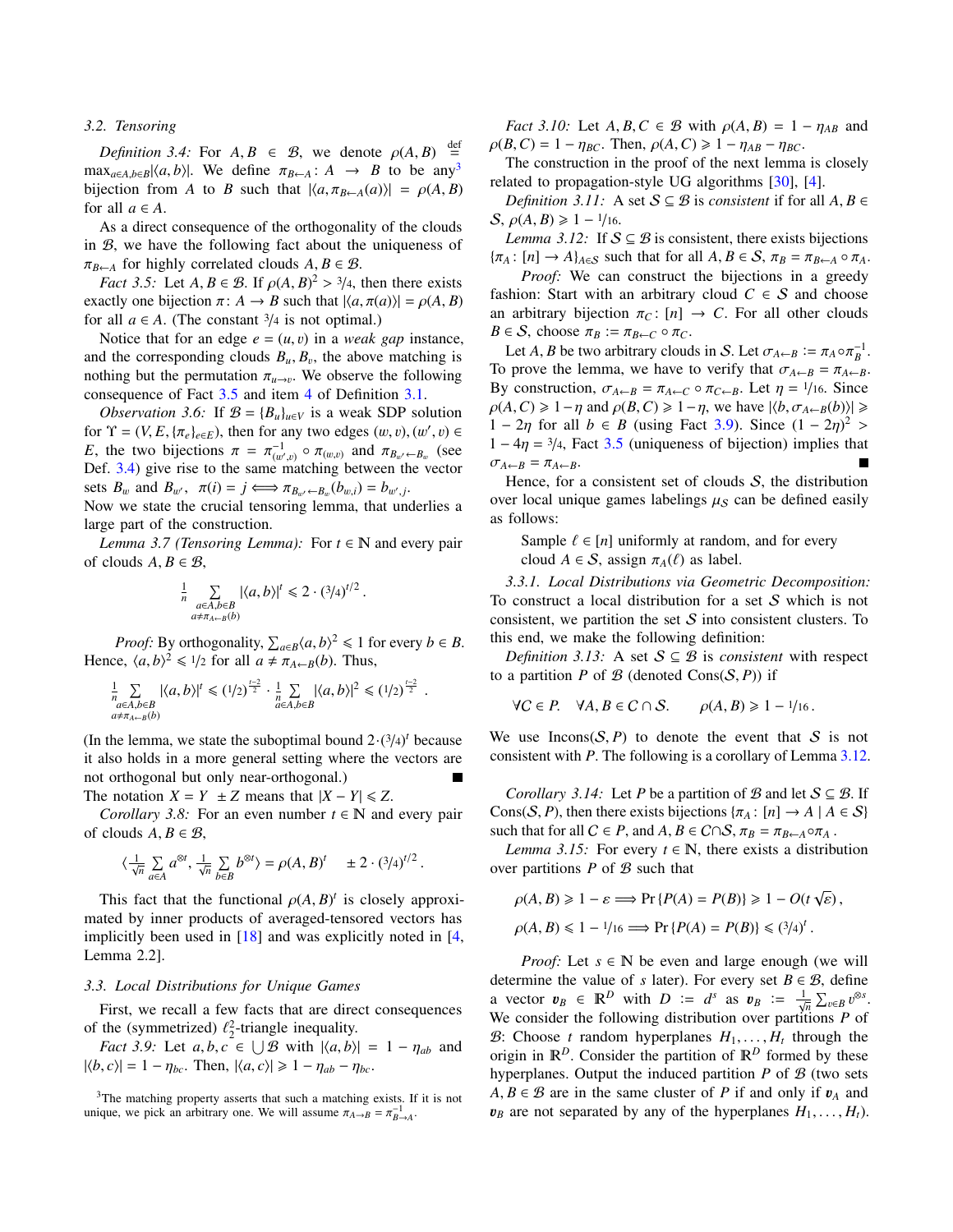Since *s* is even, Corollary [3.8](#page-6-5) shows that for any two sets  $A, B \in \mathcal{B}, \langle v_A, v_B \rangle = \rho(A, B)^s \pm 2 \cdot (3/4)^{-s/2}.$ <br>
Furthermore if  $\rho(A, B) = 1 - \varepsilon$  then  $\langle v \rangle$ 

Furthermore, if  $\rho(A, B) = 1 - \varepsilon$ , then  $\langle v_A, v_B \rangle \geq (1 - \varepsilon)^s \geq 0$ <br>*s* as Let  $n = 1/\sqrt{16}$ . We choose s minimally such that  $(1 - n)^s$ . 1−*sε*. Let  $\eta = 1/16$ . We choose *s* minimally such that  $(1 - \eta)^s + 2$ ,  $(3/\sqrt{2})^s / 2 < 1/\sqrt{2}$ . (So *s* is an absolute constant). Then for  $2 \cdot (3/4)^{-s/2} \le 1/\sqrt{2}$ . (So *s* is an absolute constant.) Then for any two sets  $A, B \in \mathcal{B}$  with  $\rho(A, B) \leq 1 - \eta$ , their vectors have<br>inner product  $\langle n_1, n_2 \rangle \leq 1/\sqrt{2}$ . Thus, a random hyperplane inner product  $\langle v_A, v_B \rangle \leq 1/\sqrt{2}$ . Thus, a random hyperplane<br>through the origin separates  $v_A$  and  $v_B$  with probability at least through the origin separates  $v_A$  and  $v_B$  with probability at least <sup>1</sup>/4. Therefore, Pr { $P(A) = P(B)$ }  $\leq$  ( $3/4$ )<sup>*t*</sup>. On the other hand, if  $Q(A \mid B) = 1 - \varepsilon$  then the vectors of A and B have inner product  $\rho(A, B) = 1-\varepsilon$ , then the vectors of *A* and *B* have inner product  $\langle v_A, v_B \rangle \ge 1 - s \varepsilon$ . Thus, a random hyperplane through the origins separates the vectors with probability at most  $O(\sqrt{s})$ origins separates the vectors with probability at most  $O(\sqrt{\varepsilon})$ .<br>Hence  $\Pr(B(A) - B(B)) \geq (1 - O(\sqrt{\varepsilon}))^t \geq 1 - O(\varepsilon/\varepsilon)$ Hence, Pr {*P*(*A*) = *P*(*B*)}  $\geq$   $\left(1 - O(\sqrt{\varepsilon})\right)^t \geq 1 - O(t\sqrt{\varepsilon})$ .<br>The previous lemma together with a simple union by

The previous lemma together with a simple union bound imply the next corollary.

*Corollary 3.16:* The distribution over partitions from Lemma [3.15](#page-6-6) satisfies the following property: For every set  $S \subseteq B$ , Pr  $\left\{ \text{Incons}(S, P) \right\} \leqslant |S|^2 \cdot (3/4)^t$ 

#### <span id="page-7-1"></span>4. INTEGRALITY GAP INSTANCE FOR UNIQUE GAMES

Khot et al. [\[15\]](#page-10-3) show a UGC-based hardness result for the E2Lin<sub>q</sub> problem. Specifically, they exhibit a reduction  $\Phi_{\gamma,q}$ (see Figure [1\)](#page-7-0) that maps a UNIQUE GAMES instance  $\Upsilon$  to an E2Lin<sub>q</sub> instance  $\Phi_{\gamma,q}(\Upsilon)$  such that the following holds: For every  $\gamma > 0$  and all  $q \ge q_0(\gamma)$ ,

- Completeness: If  $\Upsilon$  is  $1 \eta$ -satisfiable then  $\Phi_{\gamma,q}(\Upsilon)$  is  $1 - \gamma - o_{n,\delta}(1)$  satisfiable.
- Soundness: If  $\Upsilon$  has no labeling satisfying more than  $\delta$ fraction of the constraints, then no assignment satisfies more than  $q^{-\eta/2} + o_{\eta,\delta}(1)$ -fraction of equations in  $\Phi_{\gamma,q}(\Upsilon)$ .

Here the notation  $o_{n,\delta}(1)$  refers to any function that tends to 0 whenever  $\eta$  and  $\delta$  go to naught.

## 5. CONSTRUCTION OF SDP SOLUTIONS FOR  $E2LIN(Q)$

<span id="page-7-5"></span>For a vertex  $(B, x) \in B \times F_q^n$ , we index the coordinates of *x*<br>the elements of *B*. Specifically, we have  $x = (x_1)$ ,  $x \in F^B$ by the elements of *B*. Specifically, we have  $x = (x_b)_{b \in B} \in \mathbb{F}_q^B$ .

*Geometric Partitioning:* Apply Lemma [3.15](#page-6-6) to the collection of sets of vectors B. We obtain a distribution P over partitions *P* of B into *T* disjoint subsets  ${P_\alpha}_{\alpha=1}^T$ . For a subset  $S \subset B$ , let  $S = \{S_{\alpha}\}_{\alpha=1}^{T}$  denote the partition induced<br>on the set S, that is  $S_{\alpha} := R_{\alpha} \cap S_{\alpha}$ . For a family  $R \subset R_{\alpha}$  let on the set S, that is,  $S_{\alpha} := P_{\alpha} \cap S$ . For a family  $B \in \mathcal{B}$ , let  $\alpha$ , denote the index of the set  $P_{\alpha}$ , in the partition  $P_{\alpha}$  between  $\alpha_B$  denote the index of the set  $P_{\alpha_B}$  in the partition *P* that contains *R* contains *B*.

## *5.1. Vector Solution*

Let  $R$  is the measure space over which the tensored vectors  $b^{\otimes t}$  are defined. The notation  $P_\alpha(B)$  denotes the 0/1-indicator for the event  $B \in P$ for the event  $B \in P_\alpha$ .

For a vertex  $(B, x) \in \mathcal{B} \times \mathbb{F}_q^n$ , the corresponding SDP vectors  $B^{\mu}$ ,  $\mathcal{B} \times \mathbb{F}_q^n \times \mathcal{B} \times \mathbb{F}_q^n \times \mathbb{F}_q^n$ are given by functions  $V_j^{B,x'}: \mathcal{P} \times [T] \times \mathcal{R} \to \mathbb{R}^q$  defined as follows:

$$
W_j^{B,x}(r) = \frac{1}{\sqrt{n}} \sum_{b \in B} \psi(x_b - j + b^{\otimes t}(r)) \tag{8}
$$

$$
U_j^{B,x}(P,\alpha,r) = P_\alpha(B) \cdot W_j^{B,x}(r)
$$
\n(9)

Input A UNIQUE GAMES instance Υ with vertex set *V*, edge set  $E ⊆ V × V$  (we assume the graph  $(V, E)$  to be regular), and permutations  $\{\pi_e : [n] \to [n]\}_{e \in E}$ .

**Output** An E2Lin<sub>q</sub> instance  $\Phi_{\gamma,q}(\Upsilon)$  with vertex set  $V =$  $V \times \mathbb{F}_q^n$ . Let  $\{\mathcal{F}_v : \mathbb{F}_q^n \to \mathbb{F}_q\}_{v \in V}$  denote an  $\mathbb{F}_q$ -assignment to V.<br>The constraints of  $\Phi$ , (X) are given by the tests performed The constraints of  $\Phi_{\gamma,q}(\Upsilon)$  are given by the tests performed by the following probabilistic verifier:

- Pick a random vertex v <sup>∈</sup> *<sup>V</sup>*. Choose two random neighbors  $w, w' \in N(v) \subseteq V$ . Let  $\pi, \pi'$  denote the permutations on the edges  $(w, v)$  and  $(w', v)$ .<br>Sample  $x \in \mathbb{F}^n$  uniformly at random. General
- *−* Sample *x* ∈  $\mathbb{F}_q^n$  uniformly at random. Generate  $y \in \mathbb{F}_q^n$  as follows: as follows:

$$
y_i = \begin{cases} x_i \text{ with probability } 1 - \gamma \\ \text{uniformly random in } \mathbb{F}_q \text{ with probability } \gamma \end{cases}
$$

- Generate a uniform random element *c* ∈ *q*.
- Test if  $\mathcal{F}_w(y \circ \pi + c \cdot 1) = \mathcal{F}_{w'}(x \circ \pi') + c$ . (Here, *x* π denotes the vector  $(x \circ y) \circ x$ ) denotes the vector  $(x_{\pi(i)})_{i \in [n]}$ .)

<span id="page-7-0"></span>Figure 1. Hardness reduction from UNIQUE GAMES to  $E2Lin<sub>a</sub>$  [\[15\]](#page-10-3)

Further,  $V_0$  is a unit vector orthogonal to all the vectors  $U_j^{B,x}$ . Define,  $V_j^{B,x} = \frac{1}{q}V_0 + \frac{\sqrt{q-1}}{q}$ Define,  $V_j^{B,x} = \frac{1}{q} V_0 + \frac{\sqrt{q-1}}{q} U_j^{B,x}$ . Let us evaluate the inner product between two vectors  $V_i^{A,x}$  and  $V_j^{B,y}$ , (in this way, we also clarify the intended measure on the coordinate set)

<span id="page-7-6"></span>
$$
\langle V_i^{A,x}, V_j^{B,y} \rangle = \frac{1}{q^2} + \frac{q-1}{q^2} \langle U_i^{A,x}, U_j^{B,y} \rangle \n= \frac{1}{q^2} + \frac{q-1}{q^2} \mathop{\to}_{P \sim P} \sum_{\alpha=1}^T P_{\alpha}(A) P_{\alpha}(B) \langle W_i^{A,x}, W_j^{B,y} \rangle \n= \frac{1}{q^2} + \frac{q-1}{q^2} \Pr_{P \sim P} \{P(A) = P(B)\} \langle W_i^{A,x}, W_j^{B,y} \rangle
$$
\n(10)

Let us also compute the inner product of  $W_i^{A,x}$  and  $W_j^{B,y}$ . Recall the notation  $\langle u, v \rangle_{\psi} := \langle \psi(u), \psi(v) \rangle$ . The inner product  $\langle W_i^{A,x}, W_j^{B,y} \rangle$  is given by,

<span id="page-7-4"></span>
$$
= \frac{1}{n} \sum_{a \in A, b \in B} E_{r \sim \mathcal{R}} \langle x_a - i + a^{\otimes t}(r), y_b - j + b^{\otimes t}(r) \rangle_{\psi}
$$
  
\n
$$
= \frac{1}{n} \sum_{a \in A, b \in B} \langle (x_a - i) \otimes a^{\otimes t}, (y_b - j) \otimes b^{\otimes t} \rangle_{\psi} \text{ (by Obs. 2.9)}
$$
  
\n
$$
= \frac{1}{n} \sum_{a \in A, b \in B} \langle \psi(x_a - i), \psi(y_b - j) \rangle \langle a, b \rangle_{\psi}^t. \text{ (by Lem. 2.8)}
$$
 (11)

## *5.2. Local Distributions*

Fix a subset  $S \subset B$  of size at most R. In this section, we will construct a local distribution over  $\mathbb{F}_q$ -assignments for the vertex set  $S = S \times \mathbb{F}_q^n$  (see Figure [2\)](#page-9-5). Clearly, the same construction also yields a distribution for a general set of vertices  $S' \subset \mathcal{B} \times \mathbb{F}_q^n$  of size at most *R*.

<span id="page-7-2"></span>We need the following two simple observations.

*Observation 5.1:* For all  $a, b \in \mathbb{F}_q$ , we have

$$
\Pr_{\kappa \in \mathbb{F}_q} \{a + \kappa = i, \ b + \kappa = j\} = \frac{1}{q^2} + \frac{q-1}{q^2} \langle \psi(a-i), \psi(b-j) \rangle.
$$

<span id="page-7-3"></span>*Observation 5.2:* Fix  $a, b \in \mathbb{F}_q$ , over a random choice of *h*<sub>1</sub>, *h*<sub>2</sub> ∈  $\mathbb{F}_q$ , we have  $E_{h_1, h_2 \in \mathbb{F}_q} \{ \langle \psi(a+h_1), \psi(b+h_2) \rangle \} = 0.$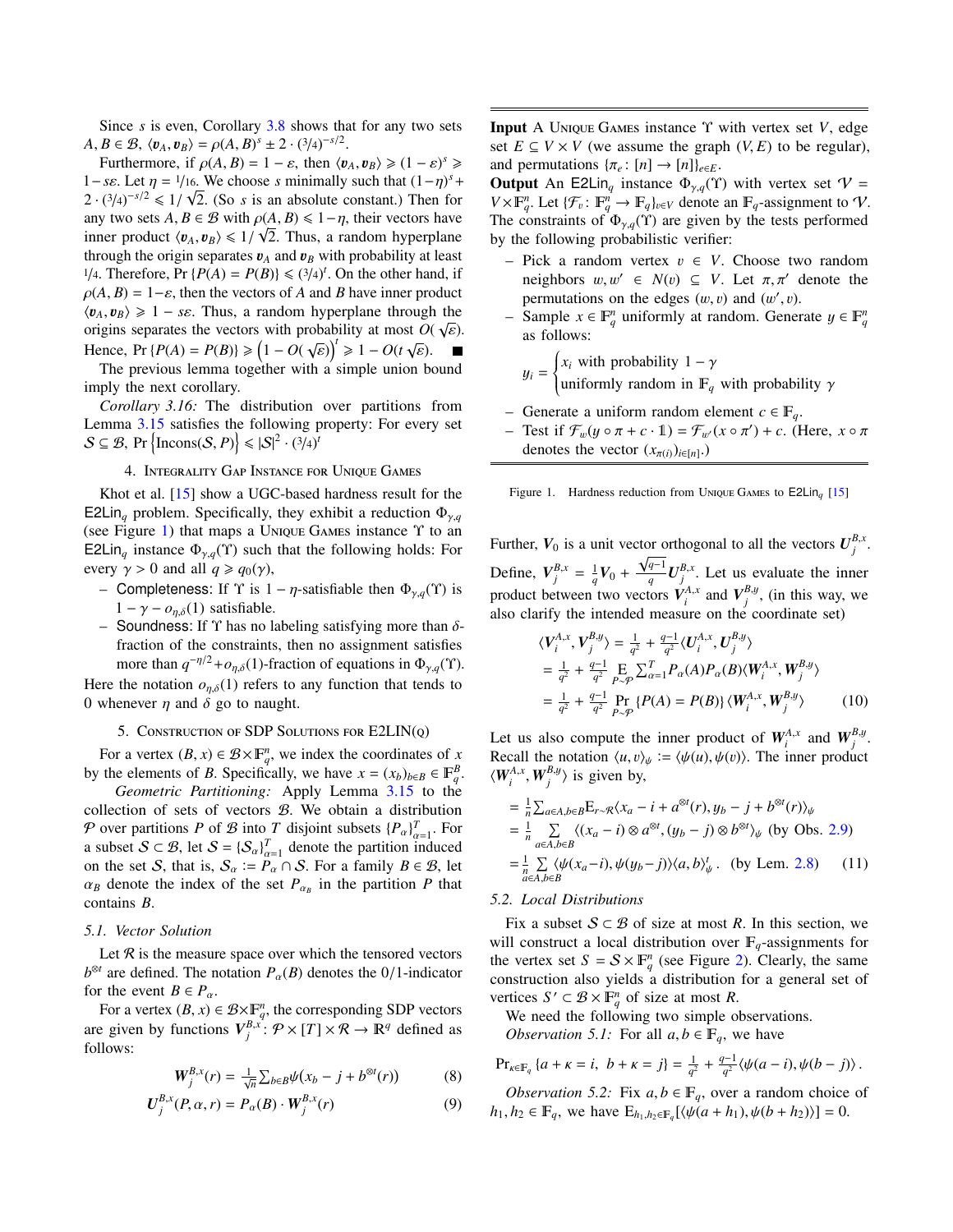The next lemma shows that the second-order correlations of the distribution  $\mu<sub>S</sub>$  approximately match the inner products of the vector solution  ${V_i^{A,x}}$ .

<span id="page-8-4"></span>*Lemma 5.3:* For any two vertices  $(A, x), (B, y) \in S$ ,

$$
\Pr_{Z \sim \mu_S} \left\{ Z^{A,x} = i, \ Z^{B,y} = j \right\} = \langle V_i^{A,x}, V_j^{B,y} \rangle \pm 10|\mathcal{S}|^2 (3/4)^{t/2}
$$

*Proof:* Firstly, since Pr[Cons(*S*, *P*)]  $\geq 1 - |S|^2 (3/4)^t$  (by  $\frac{1}{2}$  *Proof 3.16*) the probability Pr  $\frac{1}{2} Z^{A,x} - i Z^{B,y} - i$  equals Corollary [3.16\)](#page-7-1), the probability  $Pr_{\mu_S} \{Z^{A,x} = i, Z^{B,y} = j\}$  equals

<span id="page-8-1"></span>
$$
\Pr_{\mu_S} \left\{ Z^{A,x} = i, \ Z^{B,y} = j \mid \text{Cons}(S, P) \right\} \quad \pm |S|^2 (3/4)^t. \tag{12}
$$

Using Observation [5.1,](#page-7-2) and the definition of  $Z^{A,x}$  and  $Z^{B,y}$ we can write the probability  $Pr_{\mu_S} \left\{ Z^{A,x} = i, Z^{B,y} = j \mid \text{Cons}(S,P) \right\}$ as

$$
\frac{1}{q^2} + \frac{q-1}{q^2} \mathop{\mathbf{E}}_{P,H,L,r} \left[ \langle \psi(F^{A,x} + h_A - i), \psi(F^{B,y} + h_B - j) \rangle \, \middle| \, \text{Cons}(S,P) \right]. \tag{13}
$$

If *A*, *B* fall in the same set in the partition *P* (that is  $\alpha_A = \alpha_B$ ), then we have  $h_A = h_B$ . If *A*, *B* fall in different sets (that is  $\alpha_A \neq \alpha_B$ , then  $h_A$ ,  $h_B$  are independent random variables uniformly distributed over  $\mathbb{F}_q$ . Using Observation [5.2,](#page-7-3) we can write

$$
\mathcal{E}_{P,H,L,r} \left[ \langle \psi(F^{A,x} + h_A - i), \psi(F^{B,y} + h_B - j) \rangle \mid \text{Cons}(S,P) \right]
$$
\n
$$
= \mathcal{E}_{P,L,r} \left[ \mathbf{1}(\alpha_A = \alpha_B) \langle \psi(F^{A,x} - i), \psi(F^{B,y} - j) \rangle \mid \text{Cons}(S,P) \right]. \tag{14}
$$

Let *P* be a partition such that  $Cons(S, P)$  and  $\alpha_A = \alpha_B = \alpha$ . The bijections  $\pi_A$ ,  $\pi_B$  (see step [4](#page-9-6) Figure [2\)](#page-9-5) satisfy  $\pi_A = \pi_{A \leftarrow B} \circ$  $\pi_B$ . Note that therefore  $a = \pi_{A \leftarrow B}(b)$  whenever  $a = \pi_A(\ell)$  and  $b = \pi_B(\ell)$  for some  $\ell \in [n]$ . Hence, over a random choice of  $\ell_{\alpha} \in [n]$ , the pair  $(\pi_A(\ell_{\alpha}), \pi_A(\ell_{\alpha}))$  has the same distribution<br>as a uniformly random pair  $(a, b)$  with  $a = \pi_{\alpha}$ ,  $p(b)$ . Thus as a uniformly random pair  $(a, b)$  with  $a = \pi_{A \to B}(b)$ . Thus,

$$
\begin{split}\n& \mathcal{E} \mathbb{E} \big[ \langle \psi(F^{A,x}(P,L,r) - i), \psi(F^{B,y}(P,L,r) - j) \rangle \big] \\
& = \frac{1}{n} \sum_{\substack{a \in A, b \in B \\ a = \pi_{A+B}(b)}} \mathcal{E} \langle \psi(x_a - i + a^{\otimes t}(r)), \psi(y_b - j + b^{\otimes t}(r)) \rangle \\
& = \frac{1}{n} \sum_{\substack{a \in A, b \in B \\ a = \pi_{A+B}(b)}} \langle \psi(x_a - i), \psi(y_b - j) \rangle \cdot \langle a, b \rangle_{\psi}^t \quad \text{(by Obs. 2.9)} \\
& = \langle W_{i}^{A,x}, W_{j}^{B,y} \rangle \pm 2 \cdot (3/4)^{t/2} \quad \text{(by Eq. (11) and Lemma 3.7)}\n\end{split}
$$

Combining the above expression with  $(14)$ , we get

$$
\begin{split} & \mathop{\mathbf{E}}_{P,H,L,r} \left[ \langle \psi(F^{A,x} + h_A - i), \psi(F^{B,y} + h_B - j) \rangle \mid \text{Cons}(S,P) \right] \\ &= \mathop{\mathbf{E}}_{P} \left[ \mathbf{1}_{(\alpha_A = \alpha_B)} \mid \text{Cons}(S,P) \right] \langle W_i^{A,x}, W_j^{B,y} \rangle \pm \left( |S|^2 (3/4)^t + 2 \cdot (3/4)^{t/2} \right) \\ &= \mathop{\mathbf{Pr}}_{P} \left[ P(A) = P(B) \right] \langle W_i^{A,x}, W_j^{B,y} \rangle \pm 10 |S|^2 (3/4)^{t/2} \,. \end{split}
$$

In the last step, we used Pr {Cons(*S*, *P*)}  $\geq 1 - |S|^2 (3/4)^t$  and  $|Z(W^{A,x} \cap W^{B,y})| \leq 1$ . Finally, substituting back in (12) vields  $|\langle W_i^{A,x}, W_j^{B,y} \rangle| \le 1$ . Finally, substituting back in [\(12\)](#page-8-1) yields the desired result the desired result.

<span id="page-8-2"></span>*Lemma 5.4:* Let  $S' \subset S$  be two subsets of  $B$  and let  $S' = S' \times \mathbb{F}_q^n$  and  $S = S \times \mathbb{F}_q^n$ . Then,  $\|\mu_{S'} - \text{margin}_{S'} S\|_1 \leq 2 \cdot 3/\sqrt{N}$  $2|S|^2(3/4)^t$ 

*Proof:* For a partition  $P \in \mathcal{P}$ , let  $\mu_{S|P}$  denote the distribution  $\mu<sub>S</sub>$  conditioned on the choice of partition *P*. Firstly, we will show the following claim:

<span id="page-8-3"></span>*Claim 5.5:* If  $\text{Cons}(S', P)$  and  $\text{Cons}(S, P)$ , then  $\mu_{S'|P} = \text{proj}(S, P)$  $\frac{\text{margin}_S}{\text{Proof: I}}$ 

*Proof:* Let  $\{S_{\alpha}\}\$ and  $\{S'_{\alpha}\}\$  denote the partitions induced by *P* on the sets *S* and *S'* respectively. Since  $S' \subseteq S$ , we have  $S'_\alpha \subseteq S_\alpha$  for all  $\alpha \in [T]$ . By our assumption, each of the sets  $S'_\alpha$  are consistent in that  $\alpha(A, B) > 1 - 1/\alpha$  for all the sets  $S'_\alpha$  are *consistent* in that  $\rho(A, B) \ge 1 - \frac{1}{16}$  for all  $A \cdot B \in S'$  Similarly the sets S are also *consistent*  $A, B \in S'_\alpha$ . Similarly, the sets  $S_\alpha$  are also *consistent*.<br>Let us consider the pair of sets  $S' \subset S$  for some *i* 

Let us consider the pair of sets  $S'_\alpha \subset S_\alpha$  for some  $\alpha \in [T]$ . Intuitively, the vectors within these sets fall in to *n* distinct clusters. Thus the distribution over the choice of consistent representatives are the same in  $\mu_{S'/P}$  and margin<sub>S</sub>,  $\mu_{S/P}$ .<br>Formally we have two sets of bijections  $\Pi_{\alpha} = \{\pi' \mid A \in S' \}$ . Formally, we have two sets of bijections  $\Pi_{S'_\alpha} = {\pi'_A \mid A \in S'_\alpha}$ <br>and  $\Pi_{\alpha} = {\pi_{\alpha} \mid A \in S \setminus \text{ satisfying the following property}}$ and  $\Pi_{S_\alpha} = {\pi_A | A \in S_\alpha}$  satisfying the following property<br>for all  $\overline{A} \overline{B} \in S'$ ,  $\pi_{A \cap B} \circ \pi' = \pi'$  and  $\pi_{A \cap B} \circ \pi_A = \pi_B$ for all  $A, B \in S'_\alpha$ ,  $\pi_{A \to B} \circ \pi'_A = \pi'_B$  and  $\pi_{A \to B} \circ \pi_A = \pi_B$ .<br>Fix a collection  $A \in S'$ . Let  $\infty$  denote that two set

Fix a collection  $A \in S'_a$ . Let ∼ denote that two sets of random variables are identically distributed.

$$
\{\pi'_B(\ell_\alpha) \mid B \in \mathcal{S}'_\alpha\} \sim \{\pi_{A \to B} \circ \pi'_A(\ell_\alpha) \mid B \in \mathcal{S}'_\alpha\}
$$
  
 
$$
\sim \{\pi_{A \to B}(a) \mid B \in \mathcal{S}'_\alpha, \ a \text{ is uniformly random in } A\}
$$
  
 
$$
\sim \{\pi_{A \to B} \circ \pi_A(\ell_\alpha) \mid B \in \mathcal{S}'_\alpha\} \sim \{\pi_B(\ell_\alpha) \mid B \in \mathcal{S}'_\alpha\}.
$$

<span id="page-8-0"></span>The variables  $L = \{ \ell_{\alpha} \}$  are independent of each other. Therefore,  $\{\pi'_B(\ell_B) \mid B \in S'\} \sim \{\pi_B(\ell_B) \mid B \in S'\}$ . Notice that the choice of  $r \in \mathcal{R}$ , *H* and  $\kappa$  are independent of the set that the choice of  $r \in \mathcal{R}$ , *H* and  $\kappa$  are independent of the set S. Hence, the final assignments  $\{Z^{B,x} \mid B \in \mathcal{S}', x \in \mathbb{F}_q^n\}$  are identically distributed in both cases identically distributed in both cases.

Returning to the proof of Lemma [5.4,](#page-8-2) we can write

$$
||\mu_{S'} - \text{margin}_{S}, \mu_{S}||_1 = ||E_{P}\mu_{S'|P} - E_{P}\text{margin}_{S}, \mu_{S|P}||_1
$$
  
\$\le E\_P[||\mu\_{S'|P} - \text{margin}\_{S}, \mu\_{S|P}||\_1] (by Jensen's inequality)  
= Pr{Incons(S,P)} E[||\mu\_{S'|P} - \text{margin}\_{S}, \mu\_{S|P}||\_1 | Incons(S,P)].

The first step uses that the operator margin<sub> $S'$ </sub> is linear. The final step in the above calculation makes use of Claim [5.5.](#page-8-3) The lemma follows by observing that  $Pr[Incons(S, P)] \le$  $|S|^2 (3/4)^t$  and  $\|\mu_{S'|P} - \text{margin}_{S'} \mu_{S|P}\|_1 \le 2$ .<br>The next corollary follows from the The next corollary follows from the previous lemma

(Lemma [5.4\)](#page-8-2) and the triangle inequality.

*Corollary 5.6:* Let *S*, *S'* be two subsets of *B* and let  $S' = \times \mathbb{F}^n$  and  $S = S \times \mathbb{F}^n$  Then  $S' \times \mathbb{F}_q^n$  and  $S = S \times \mathbb{F}_q^n$ . Then,

 $\|\text{margin}_{S \cap S'} \mu_S - \text{margin}_{S \cap S'} \mu_{S'}\|_1 \leq 4 \max(|S|^2, |S'|^2)(3/4)^t$ |

#### <span id="page-8-5"></span>6. PUTTING IT TOGETHER

*Proof of Theorem [1.6:](#page-2-1)* Using Lemma [3.3,](#page-5-8) we obtain a weak  $\mathbb{F}_q$ -integral SDP solution  $\mathcal{B} = \{B_u\}_{u \in V}$  of value 1 – *O*( $\sqrt{\eta \log q}$ ) for *Y*. We construct a vector solution  ${V}^{B,x}_{i} | i \in$ <br> $B \in \mathcal{B}$ ,  $r \in \mathbb{F}^{n_1}$  and local distributions  $I u \in S \subset \mathcal{B} \times \mathbb{F}^{n_1}$  $\mathbb{F}_q, B \in \mathcal{B}, x \in \mathbb{F}_q^n$  and local distributions  $\{\mu_S \mid S \subseteq \mathcal{B} \times \mathbb{F}_q^n\}$  as defined in the previous section (85) as defined in the previous section  $(\S 5)$ .

Lemma [5.3](#page-8-4) and Corollary [5.6](#page-8-5) show that this SDP solution is  $\varepsilon$ -infeasible for  $SA_R$  and  $LH_R$ , where  $\varepsilon = O(R^2 \cdot (3/4)^{t/2})$ .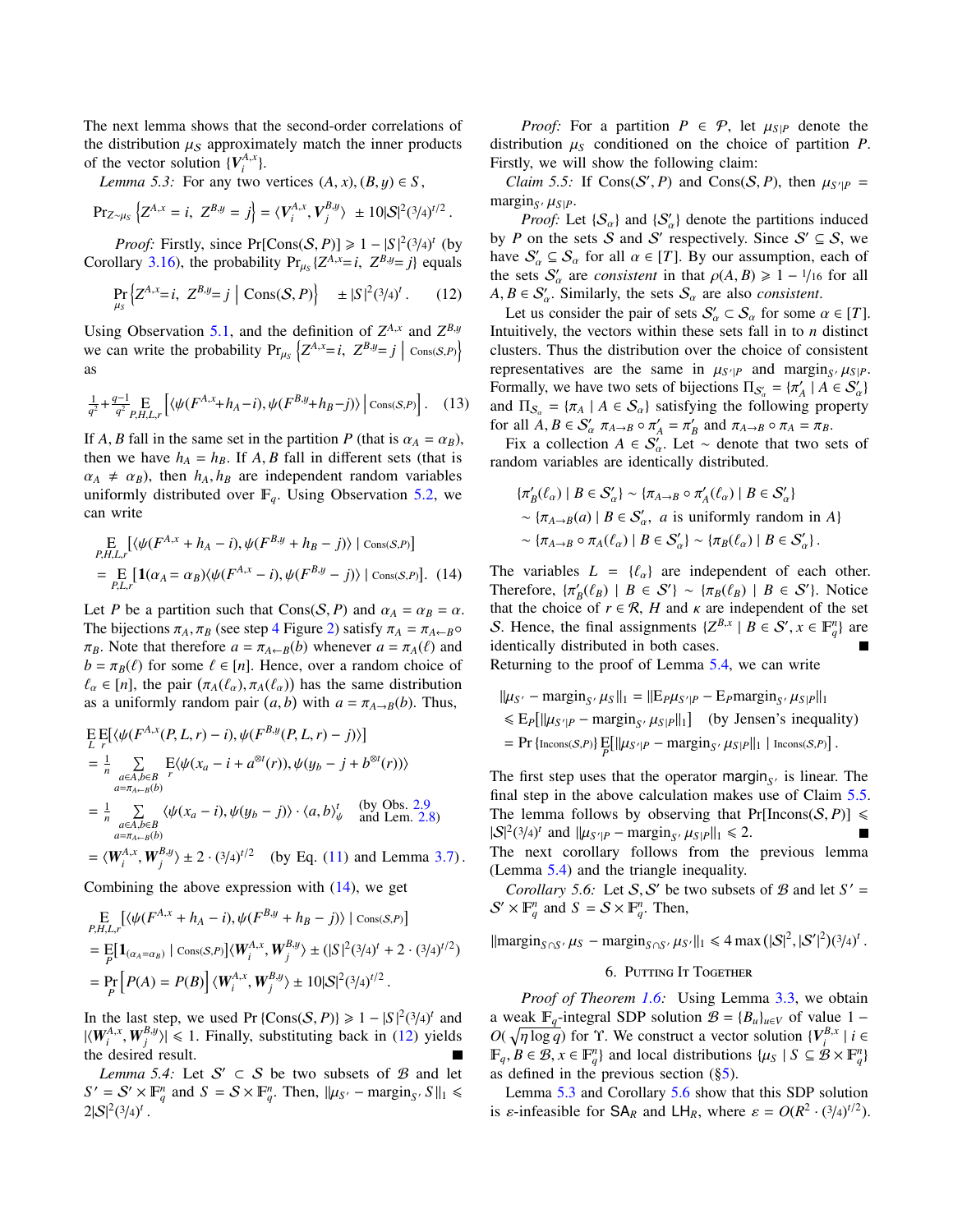For  $S = S \times \mathbb{F}_q^n$ , the local distribution  $\mu_S$  over assignments  $\mathbb{F}_q^S$  is defined by the following sampling procedure:  $\mathbb{F}_q^S$  is defined by the following sampling procedure: Partitioning:

- 1) Sample a partition  $P = \{P_{\alpha}\}_{\alpha=1}^T$  of  $\beta$  from the distribution P obtained by Lemma [3.15.](#page-6-6) Let  $\alpha_A, \alpha_B$ <br>denote the indices of sets in the partition P that contain denote the indices of sets in the partition *P* that contain  $A, B \in S$  respectively.
- 2) If Incons(S, P) then output a uniform random  $\mathbb{F}_q$ assignment to  $S = S \times \mathbb{F}_q^n$ . Specifically, set

 $Z^{(B,x)}$  = uniformly random in  $\mathbb{F}_q$   $\forall B \in S, x \in \mathbb{F}_q^n$ .

## Choosing consistent representatives:

- <span id="page-9-6"></span>4) If Cons(S, *<sup>P</sup>*) then by Corollary [3.14,](#page-6-8) for every part  $S_{\alpha} = P_{\alpha} \cap S$ , there exists bijections  $\Pi_{S_{\alpha}} = {\pi_B : [n] \rightarrow}$  $B \mid B \in S_\alpha$  such that for every  $A, B \in S_\alpha$ ,  $\pi_A =$  $\pi_{A\leftarrow B}\circ \pi_B$ .
- 5) Sample  $L = \{\ell_{\alpha}\}_{\alpha=1}^{T}$  by choosing each  $\ell_{\alpha}$  uniformly at random from  $[n]$ . For every cloud  $R \in S$  define  $\ell_{\alpha}$  For every cloud  $B \in S$ , define  $\ell_B =$ <br>frandom from [*n*]. For every cloud  $B \in S$ , define  $\ell_B =$ <br>france of *L* determines a set of representatives  $\alpha_{\alpha\beta}$ . The choice of *B* determines a set of representatives for each *B*  $\in$  *S*. Specifically, the representative of *B* is  $\ell_{\alpha}$ . The choice of *L* determines a set of representatives fixed to be  $\pi_B(\ell_B)$ .

## Sampling assignments:

5) Sample  $r \in \mathcal{R}$  from the corresponding probability measure and assign

$$
F^{B,x}(P,L,r)=x_{\pi_B(\ell_B)}+\pi_B(\ell_B)^{\otimes t}(r).
$$

- 6) Sample  $H = \{h_a\}_{a=1}^T$  by choosing each  $h_a$  uniformly  $\alpha$  ample  $H = \{n_{\alpha}\}_{\alpha=1}^{n_{\alpha}}$  by choosing each  $n_{\alpha}$  unformly at random from [*q*]. For every cloud  $B \in \mathcal{B}$ , define  $h_B = h_{\alpha_B}$ .<br>Semployees
- 7) Sample κ uniformly at random from [*q*].
- 8) For each  $B \in S_\alpha$  and  $x \in \mathbb{F}_q^n$ , set

$$
Z^{B,x}(P, L, r, H, \kappa) = F^{B,x}(P, L, r) + h_B + \kappa.
$$

9) Output the  $\mathbb{F}_q$ -assignment  $\{Z^{B,x}\}_{(B,x)\in S}$ .

<span id="page-9-5"></span>Figure 2. Local distribution over  $\mathbb{F}_q$ -assignments

The value of the SDP solution for  $\Phi_{\gamma,q}(\Upsilon)$  (see Fig. [1\)](#page-7-0) is given by

$$
\underset{v \in V}{\mathbf{E}} \underset{\underset{\pi = \pi_{w,v}, \ \pi' = \pi_{w',v}}{\mathbf{E}} \mathbf{E} \underset{\{x,y\}}{\mathbf{E}} \mathbf{E}_{c \in \mathbb{F}_q} \sum_{i=1}^q \langle \boldsymbol{V}^{w,(x \circ \pi + c \cdot 1)}_i, \boldsymbol{V}^{w', y \circ \pi'}_{i-c} \rangle \, .
$$

Using Eq.  $(10)$ – $(11)$ ,

$$
\langle V_i^{w,(x\circ\pi+c\cdot 1)}, V_{i-c}^{w',y\circ\pi'} \rangle = \frac{1}{q^2} + \frac{q-1}{q^2} \Pr_{P \sim P} \{P(B_w) = P(B_{w'})\}
$$
  

$$
\cdot \frac{1}{n} \sum_{\ell,\ell' \in [n]} \langle \psi(x_{\pi(\ell)} + c - i), \psi(y_{\pi'(\ell')} - (i - c)) \rangle \langle b_{w,\ell}, b_{w',\ell'} \rangle_{\psi}^t.
$$

Note that  $\langle \psi(x_{\pi(\ell)} + c - i), \psi(y_{\pi'(\ell')} - (i - c)) \rangle =$  $\langle \psi(x_{\pi(\ell)}), \psi(y_{\pi'(\ell')}) \rangle$ . Using Observation [3.6,](#page-6-9) we have  $\pi_{(w,v)}(\ell) = \pi_{(w',v)}(\ell')$  if and only if  $\ell = \pi_{B_w \leftarrow B_{w'}}(\ell')$ . Hence, by Lemma [3.7,](#page-6-7)

$$
\frac{1}{n} \sum_{\ell,\ell'\in[n]} \langle \psi(x_{\pi(\ell)}), \psi(y_{\pi'(\ell')}) \rangle \langle b_{w,\ell}, b_{w',\ell'} \rangle_{\psi}^t \n= \frac{1}{n} \sum_{\ell} \langle \psi(x_{\pi(\ell)}), \psi(y_{\pi(\ell)}) \rangle \langle b_{w,\pi(\ell)}, b_{w',\pi(\ell)} \rangle_{\psi}^t \pm 2 \cdot R^2 (3/4)^{t/2} \n= \frac{1}{n} \sum_{\ell} \langle \psi(x_{\ell}), \psi(y_{\ell}) \rangle \rho(B_w, B_{w'})^t \pm O(\varepsilon).
$$

Note that the distribution of  $\{x, y\}$  is independent of the vertices  $v, w, w'$ , and

$$
\underset{\{x,y\}}{\mathrm{E}}\frac{1}{n}\sum_{\ell\in[n]}\langle\psi(x_{\ell}),\psi(y_{\ell})\rangle=1-\gamma.
$$

Therefore, if we let  $\eta_{w,w'} = \rho(B_w, B_{w'})$ , we can lower bound the value of the SDP solution as follows

$$
E\n_{v\in V} E\n_{w,w'\in N(v)}\nE\n_{x,y} E\n_{c\in F_q} E_i \langle V_i^{w,(x\circ \pi_{w,v}+c\cdot 1)}, V_{i-c}^{w', y\circ \pi_{w',v}} \rangle
$$
\n
$$
= E\n_{v,w,w} \left[ \frac{1}{q^2} + \frac{q-1}{q^2} \Pr_{P\sim P} [P(B_w)=P(B_{w'})] \cdot q \cdot \rho(B_w, B_{w'}) (1-\gamma) \right] \pm O(\varepsilon)
$$
\n
$$
\geq (1-\gamma) E\n_{v,w,w'} P\sim P} [P(B_w) = P(B_{w'})] \rho(B_w, B_{w'})' \pm O(\varepsilon)
$$
\n
$$
\geq (1-\gamma) E\n_{v,w,w'} (1 - O(t\sqrt{\eta_{w,w'}})) \pm O(\varepsilon) \text{ (using Lemma 3.15)}
$$

Using Jensen's inequality and the fact that  $E_{v,w,w'}$   $\eta_{w,w'}$  =  $O(\sqrt{n \log q})$  (Lemma [3.3\)](#page-5-8), we see that the value of our SDP<br>solution is at least  $1 - \gamma - O(s + tn^{1/4})$  (recall that we assume solution is at least  $1 - \gamma - O(\varepsilon + t \eta^{1/4})$  (recall that we assume *a* to be constant) *q* to be constant).

On smoothing the SDP solution using Theorem [2.3,](#page-4-4) we lose  $O(R^2\varepsilon) = O(R^4(3/4)^t)$  in the SDP value. Thus we can set  $t = o(n^{-1/4})$  and  $R = (3/4)^{t/10}$  in order to get a feasible SDP  $t = o(\eta^{-1/4})$  and  $R = (3/4)^{t/10}$  in order to get a feasible SDP<br>solution for  $l \text{ H}_2$  with value  $l = \gamma - \rho_2$  (1) solution for  $LH_R$  with value  $1 - \gamma - o_{\eta,\delta}(1)$ .

On smoothing the SDP solution using Theorem [2.4,](#page-4-5) we lose  $O(q^R \varepsilon) = O(q^R(3/4)^t)$  in the SDP value. Thus we can set,<br>  $t = o(n^{-1/4})$  and  $R = t/\log^2 a$ , we would get a feasible SDP *t* =  $o(\eta^{-1/4})$  and  $R = t/\log^2 q$ , we would get a feasible SDP solution for  $S\Delta_0$  with value  $1 - \gamma = 0$  (1) solution for  $SA_R$  with value  $1 - \gamma - o_{\eta,\delta}(1)$ .

*Proof of Theorems [1.1–](#page-1-0)[1.2.](#page-1-1):* Using Theorem [1.6](#page-2-1) with the Khot–Vishnoi integrality gap instance (Lemma [3.2\)](#page-5-9), we have  $N = 2^{2^{\log(1/\delta)/\eta}}$  and thus  $R = 2^{O((\log \log N)^{1/4})}$ . Similarly for SA<sub>R</sub>, we get  $R = O((\log \log N)^{1/4})$ .

#### **REFERENCES**

- <span id="page-9-3"></span>[1] M. Alekhnovich, S. Arora, and I. Tourlakis, "Towards strong nonapproximability results in the Lovász-Schrijver hierarchy," in *STOC*, 2005, pp. 294–303.
- <span id="page-9-1"></span>[2] S. Arora, B. Bollobás, and L. Lovász, "Proving integrality gaps without knowing the linear program," in *FOCS*, 2002, pp. 313–322.
- <span id="page-9-2"></span>[3] S. Arora, B. Bollobás, L. Lovász, and I. Tourlakis, "Proving integrality gaps without knowing the linear program," *Theory of Computing*, vol. 2, no. 1, pp. 19–51, 2006.
- <span id="page-9-4"></span>[4] S. Arora, S. Khot, A. Kolla, D. Steurer, M. Tulsiani, and N. K. Vishnoi, "Unique games on expanding constraint graphs are easy: extended abstract," in *STOC*, 2008, pp. 21–28.
- <span id="page-9-0"></span>[5] P. Austrin, "Towards sharp inapproximability for any 2-CSP," in *FOCS*, 2007, pp. 307–317.